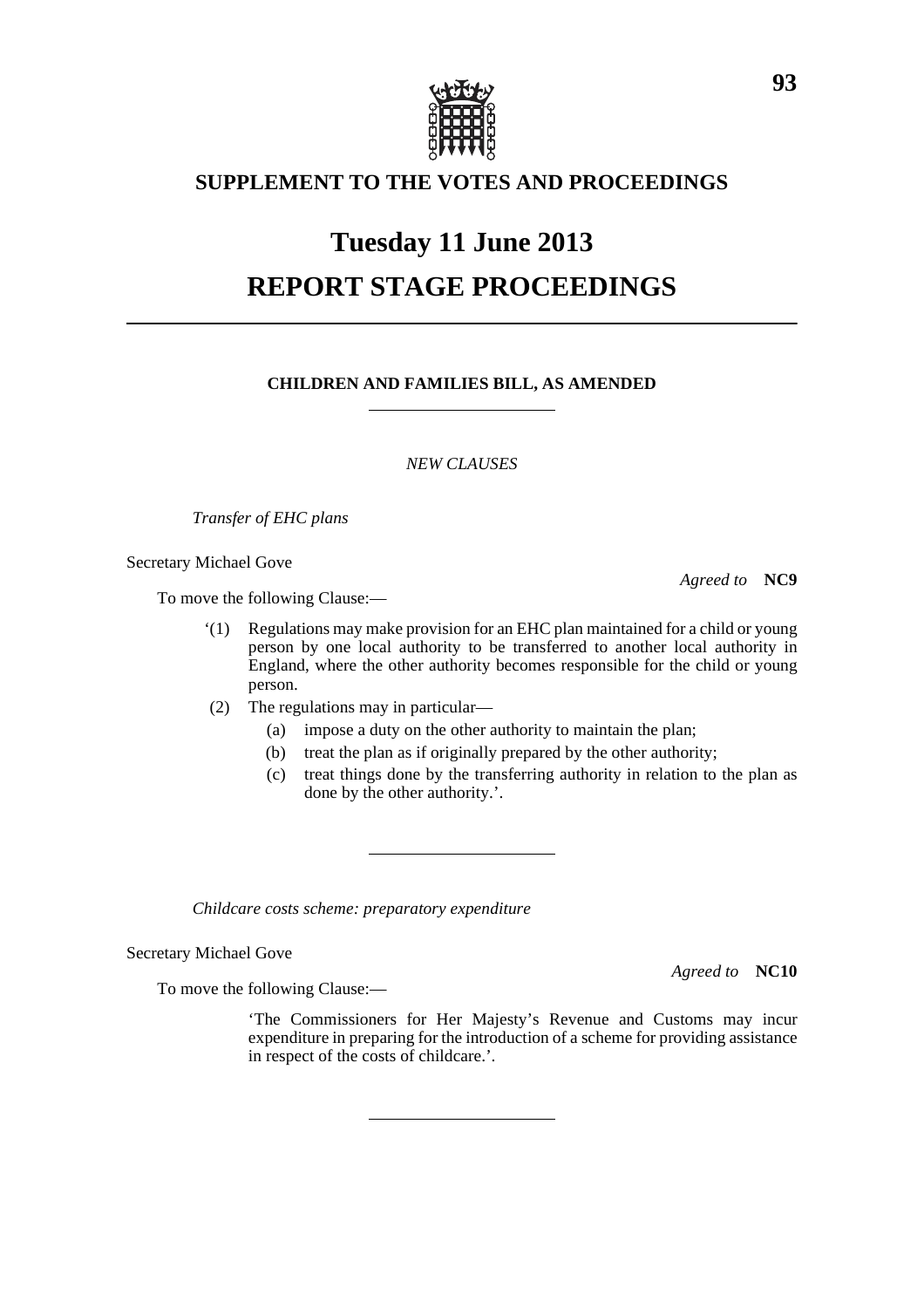*Regulation of child performance*

To move the following Clause:—

Tim Loughton Meg Munn

*Negatived on division* **NC3**

- '(1) In section 37 of the Children and Young Persons Act 1963 (Restriction on persons under 16 taking part in public performances, etc.) the words "under the compulsory school leaving age" shall be inserted after the word "child" in subsection  $(1)$ .
- (2) After subsection (2) there shall be inserted—
	- "(2A) In this section, "Performance" means the planned participation by a child aged under the compulsory school leaving age in a public entertainment production, unless that participation—
		- (a) involves risks that are no greater than the risks faced by that child in the ordinary course of his life and does not require the child to be absent from school or requires an absence from school of not more than four days in a six month period and such absence is authorised by the school;
		- (b) involves the child doing that which he would do in any event in the ordinary course of his life; or
		- (c) involves the creation of audio-visual content where there is an overriding public interest in the child's participation.".
- (3) Subsection (3)(a) of that section shall be repealed.
- (4) After subsection (5) of that section there shall be inserted—
	- "(5A) Regulations under this section shall provide for the local authority to give reasons for any refusal of a licence under this section and shall specify any mitigating action which would be required to allow a licence to be issued.
	- (5B) A refusal of a local authority to grant a licence may be reversed on appeal.".
- (5) Subsection (6) of that section shall be repealed.
- (6) After subsection (7) the following shall be inserted—
	- "(7A) A licence granted by a local authority shall be transferrable to another local authority if the child moves residence from one local authority area to another.".
- (7) Section 38 of the Act (Restriction on licences for performances by children under 14) shall be repealed.
- (8) After section 39 of the Act, there shall be inserted—

#### **"39A Presumption that a licence should be issued**

- (1) There shall be a presumption that a licence shall be issued unless there is identifiable potential harm that cannot be mitigated by any other action.
- (2) For the purposes of this section—
	- (a) "identifiable potential harm" shall be any outcome that acts adversely against the wellbeing of the child;
	- (b) "mitigated" shall mean such reasonable action that secures the safety of the child from the impact on their wellbeing; and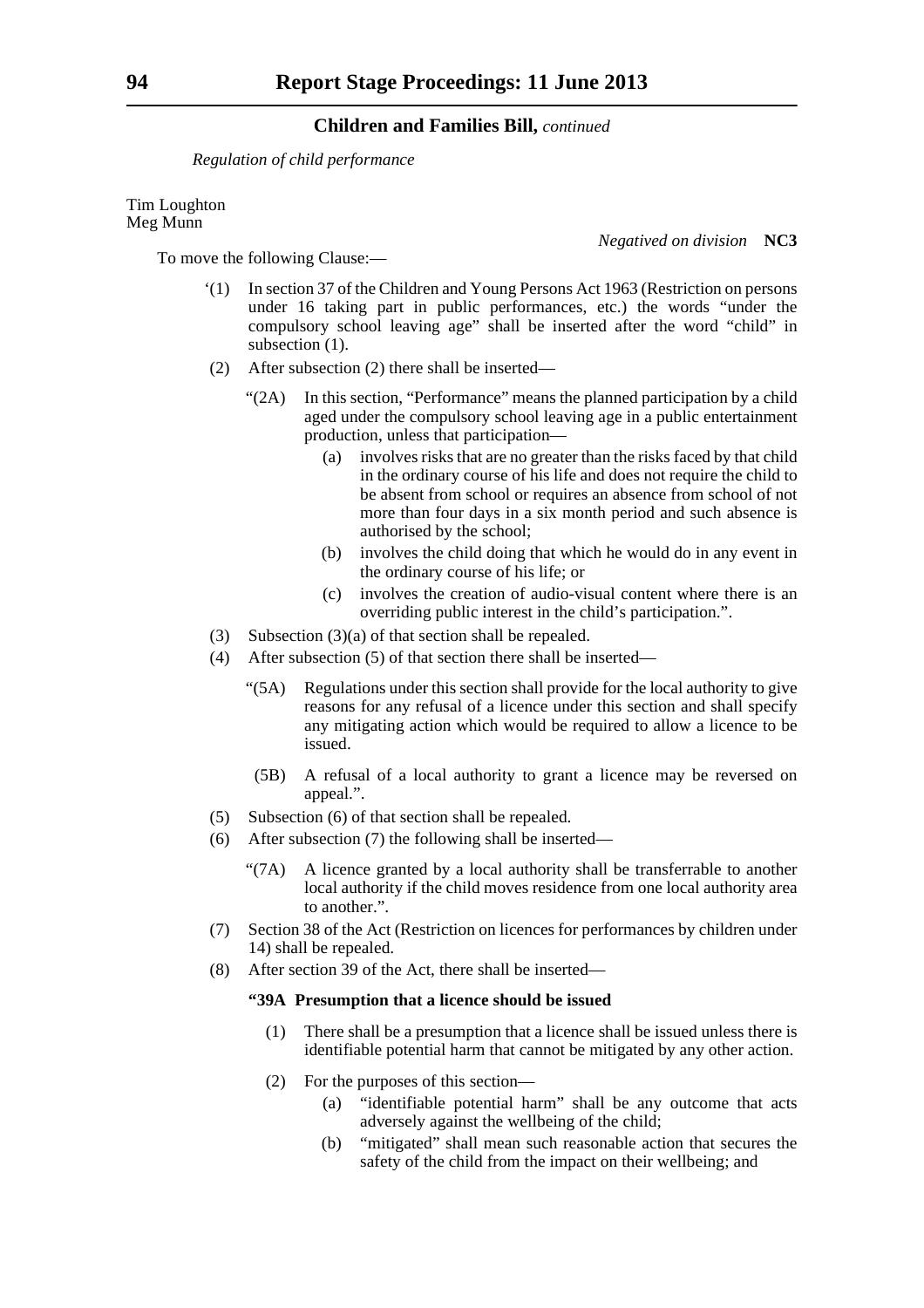(c) "wellbeing" includes the physical, mental and emotional condition and interests of the child.

#### **39B Guidance**

- (1) The Secretary of State shall issue guidance to local authorities on the criteria for issuing licences and the conditions which shall apply to them; and this guidance may make different provision for children falling within different age bands applicable to their development age.
- (2) Guidance shall include a requirement for the local authority's decision to be based on an assessment of the risks involved in the child's participation in the performance.
- (3) Guidance shall include the safeguarding arrangements which shall be made in regard to participation in sporting activities; and in drawing up this guidance the Secretary of State shall consult sports governing bodies.
- (4) Guidance shall require the local authority, in considering the terms on which a licence is issued, to have regard to the number of days actually worked spread across a particular period.
- (5) Guidance shall require local authorities to provide for on-line applications for licences, to deal with all licences in time if submitted at least 10 days before they are to come into effect, or five days in respect of a repeated application.
- (6) Guidance shall provide for local authorities to inspect sites where children taking part in performances are to be accommodated, if they will be residing alongside unconnected adults.
- (7) Guidance shall provide for local authorities to disregard absence in connection with licensed performances in school records for authorised absences.
- (8) Guidance shall provide that local authorities shall require that matrons or chaperones shall operate under standards accepted by the appropriate advisory bodies.
- (9) Guidance shall also include the circumstances in which it is appropriate to authorise a body of persons to organise a performance for which licences will not be required by virtue of section 37(3)(b) of this Act, including where the performers are of 13 years or upwards or if the body is an amateur body and has a nominated child protection person who has received appropriate training and is independent of the chaperone.
- (10) Guidance under this section shall be laid before Parliament and shall be subject to annulment in pursuance of a resolution of either House of Parliament as if it were contained in a statutory instrument subject to such annulment.".
- (9) Clause 42 of the Act (Licences for children and young persons performing abroad) shall be amended by inserting after subsection (1)—
	- "(1A) Licences under section 25 of the principal Act in relation to performances as defined under this Act shall be issued by local authorities rather than as specified in the principal Act.".
- (10) In subsection (2) of that section the words after the word "granted" shall be replaced by the words "regardless of the age of the child".
- (11) In the Children (Performances) Regulations 1968 (SI 1968/1728)—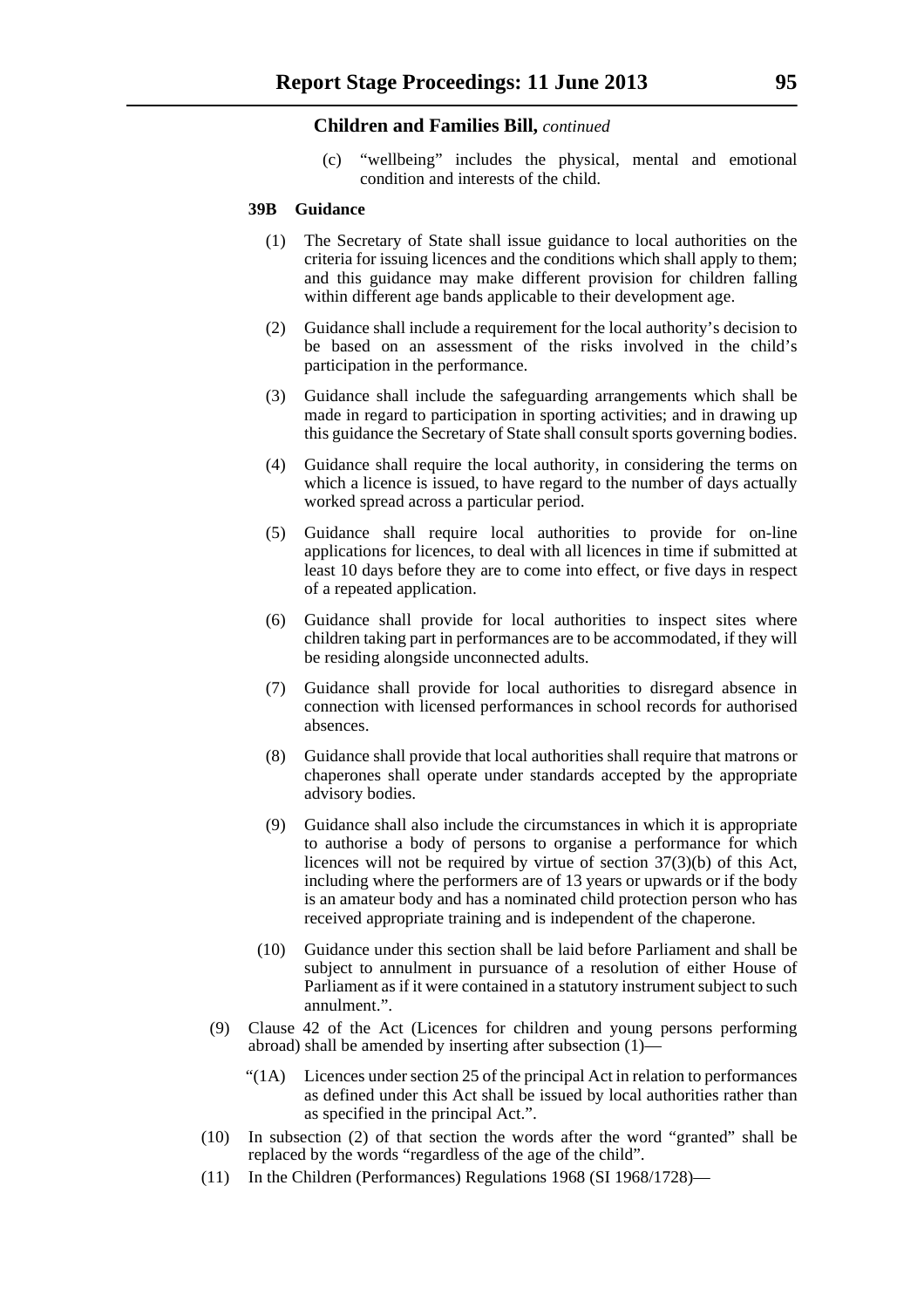- (a) In Regulation 8 (Medical examinations) in paragraph (2), the words "performance taking place within a period of six months from the date of the said medical examination" shall be replaced by the words "later performance".
- (b) At the end of Regulation 10 (Education) there shall be inserted—
	- The child's parents or guardians must inform the child's school of any days on which the child will be absent by reason of taking part in performances.".
- (c) In Regulation 12(3) (maximum number of other children a matron shall have charge of), "eleven" shall be replaced by "nine".
- (d) At the end of Regulation 12 (Matrons) there shall be inserted—
	- "(7) A matron in respect of a performance organised by an amateur body who is unpaid shall not require local authority approval provided that he or she is CRB-checked and is independent of the nominated child protection person.".
- (e) Regulation 17 (Further medical examinations) shall cease to have effect.'.

*Continuing support for former foster children*

Paul Goggins Mr Robert Buckland Annette Brooke Ann Coffey Mr Elfyn Llwyd Mark Durkan

Mr David Blunkett Mike Weatherley Meg Munn

Mr John Leech Hazel Blears Katy Clark Mr Clive Betts Mr David Anderson Mr George Howarth Jim Shannon Nic Dakin Alex Cunningham Mr Tom Clarke Andrea Leadsom Jenny Chapman

*Not called* **NC4**

To move the following Clause:—

'Section 23C of the Children Act 1989 (*continuing functions in respect of former relevant children*) is amended by the insertion of the following subsections after subsection (5).

- " $(5ZA)$  The assistance given under subsection  $(4)(c)$  shall include the continuation of accommodation with the former local authority foster parent, unless—
	- (a) the former relevant child states that he or she does not wish to continue residing in such accommodation, or
	- (b) the former local authority foster parent does not wish to continue to provide accommodation, or
	- (c) it is not reasonably practicable to arrange such accommodation.
	- (5ZB) 'Former local authority foster parent' means a local authority foster parent within the meaning of section  $22C(12)$  with whom the former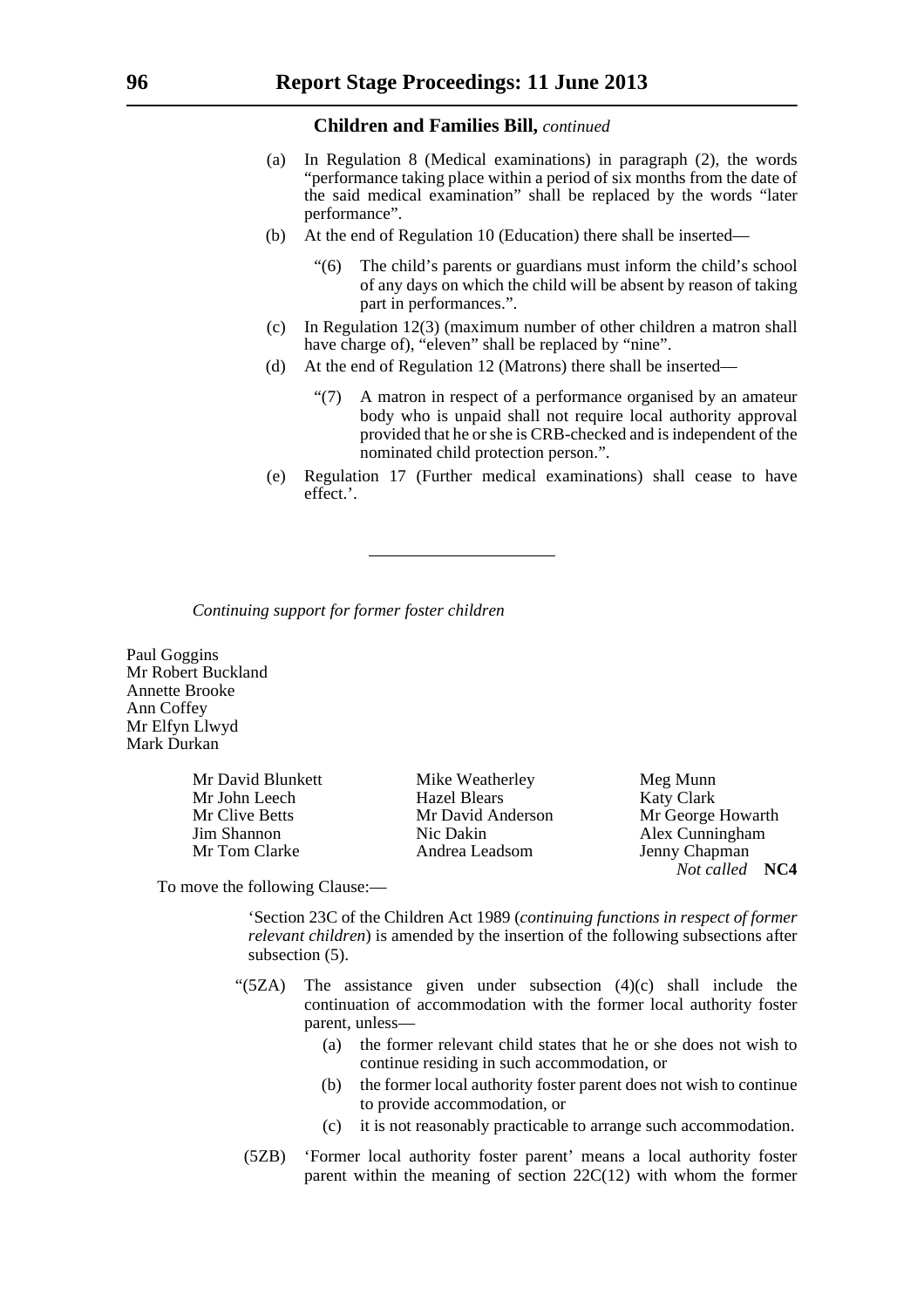relevant child, as a looked after child, was placed under section 22C(6)(a) or  $(b)$ .".'.

*Assessment and support of young carers*

Mr Robert Buckland Barbara Keeley Paul Burstow Mrs Sharon Hodgson Annette Brooke

*Not called* **NC5**

To move the following Clause:—

- '(1) Where it appears to a local authority that a child within their area may provide or be about to provide care to an adult or a child who is disabled, the authority must—
	- (a) assess whether the child has needs for support relating to their caring role (or is likely to have such needs in the future); and
	- (b) if the child is found to have such needs, set out what those needs are (or are likely to be in the future).
- (2) Having carried out an assessment under subsection (1) the authority must meet those needs for support which it considers to be necessary to meet in order to safeguard and promote the child's welfare.
- (3) Having carried out an assessment under subsection (1), a local authority must also consider whether the adult is or may be eligible for assessment under the Care Act 2013, and if so must ensure such an assessment is carried out unless that adult objects.
- (4) Having carried out an assessment under subsection (1) a local authority must consider whether, in the case of a child who is caring for a disabled child, the child being cared for requires an assessment under the Children Act 1989 and if so shall carry out that assessment unless the person with parental responsibility for that child objects.
- (5) The Secretary of State shall issue guidance in relation to the duties set out above having consulted with persons whom the Secretary of State considers to be appropriate, the said guidance to be issued under section 7 of the Local Authority Social Services Act 1970.
- (6) Any service provided by an authority in the exercise of functions conferred on them under this section may be provided for the family or for any member of the child's family, and may include—
	- (a) services to the adult the child is providing care to meet the adult's needs for care and support; and
	- (b) services to the adult to enhance their parenting capacity.

If such services are provided with a view to safeguarding and promoting the child's welfare.'.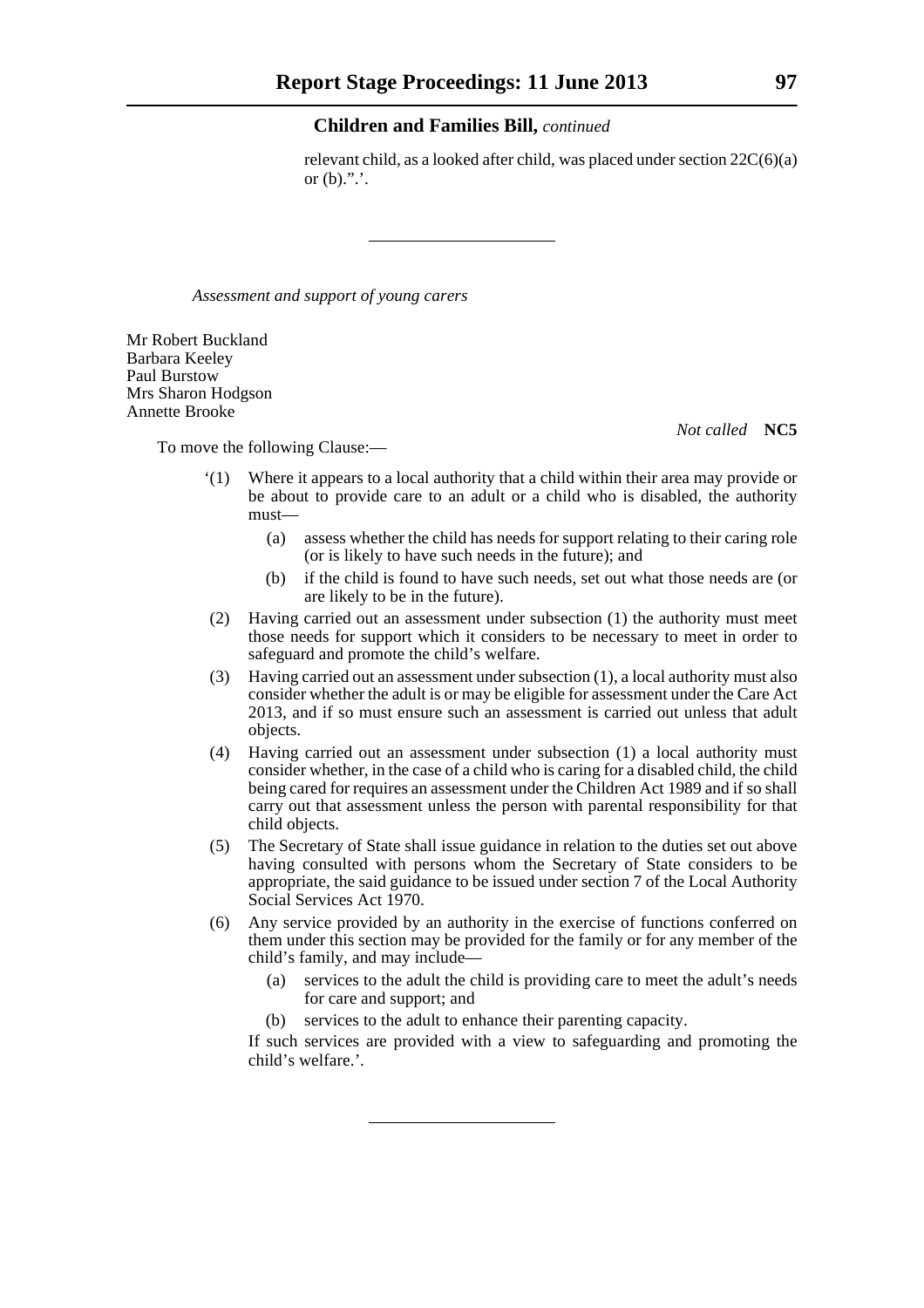*Staff to child ratios: Ofsted-registered childminder settings*

Mrs Sharon Hodgson Lisa Nandy Stephen Twigg

*Negatived on division* **NC6**

To move the following Clause:—

- '(1) This section applies to Ofsted-registered childminder settings.
- (2) The ratio of staff to children under the age of eight must be no less than one to six, where—
	- (a) a maximum of three children may be young children;
	- (b) a maximum of one child is under the age of one.
- (3) Any care provided by childminders for older children must not adversely affect the care of children receiving early years provision.
- (4) If a childminder can demonstrate to parents, carers and inspectors, that the individual needs of all the children are being met, then in addition to the ratio set out in subsection (2), they may also care for—
	- (a) babies who are siblings of the children referred to in subsection (2), or
	- (b) their own baby.
- (5) If children aged between four and five years only attend the childminding setting outside of normal school hours or the normal school term time, they may be cared for at the same time as three other young children, provided that at no time the ratio of staff to children under the age of eight exceeds one to six.
- (6) If a childminder employs an assistant or works with another childminder, each childminder or assistant may care for the number of children permitted by the ratios specified in subsections (2), (4), and (5).
- (7) Children may only be left in the sole care of a childminder's assistant for two hours in a single day.
- (8) Childminders must obtain the permission of a child's parents or carers before that child can be left in the sole care of a childminder's assistant.
- (9) The ratios in subsections (2), (4) and (5) apply to childminders providing overnight care, provided that the children are continuously monitored, which may be through the use of electronic equipment.
- (10) For the purposes of this section a child is—
	- (a) a "young child" up until 1 September following his or her fifth birthday.
	- (b) an "older child" after the 1 September following his or her fifth birthday.'.

*Staff to child ratios: Ofsted-registered non-domestic childcare settings*

Mrs Sharon Hodgson Lisa Nandy Stephen Twigg

*Not called* **NC7**

To move the following Clause:—

- '(1) This section applies to Ofsted-registered, non-domestic childcare settings.
- (2) For children aged under two—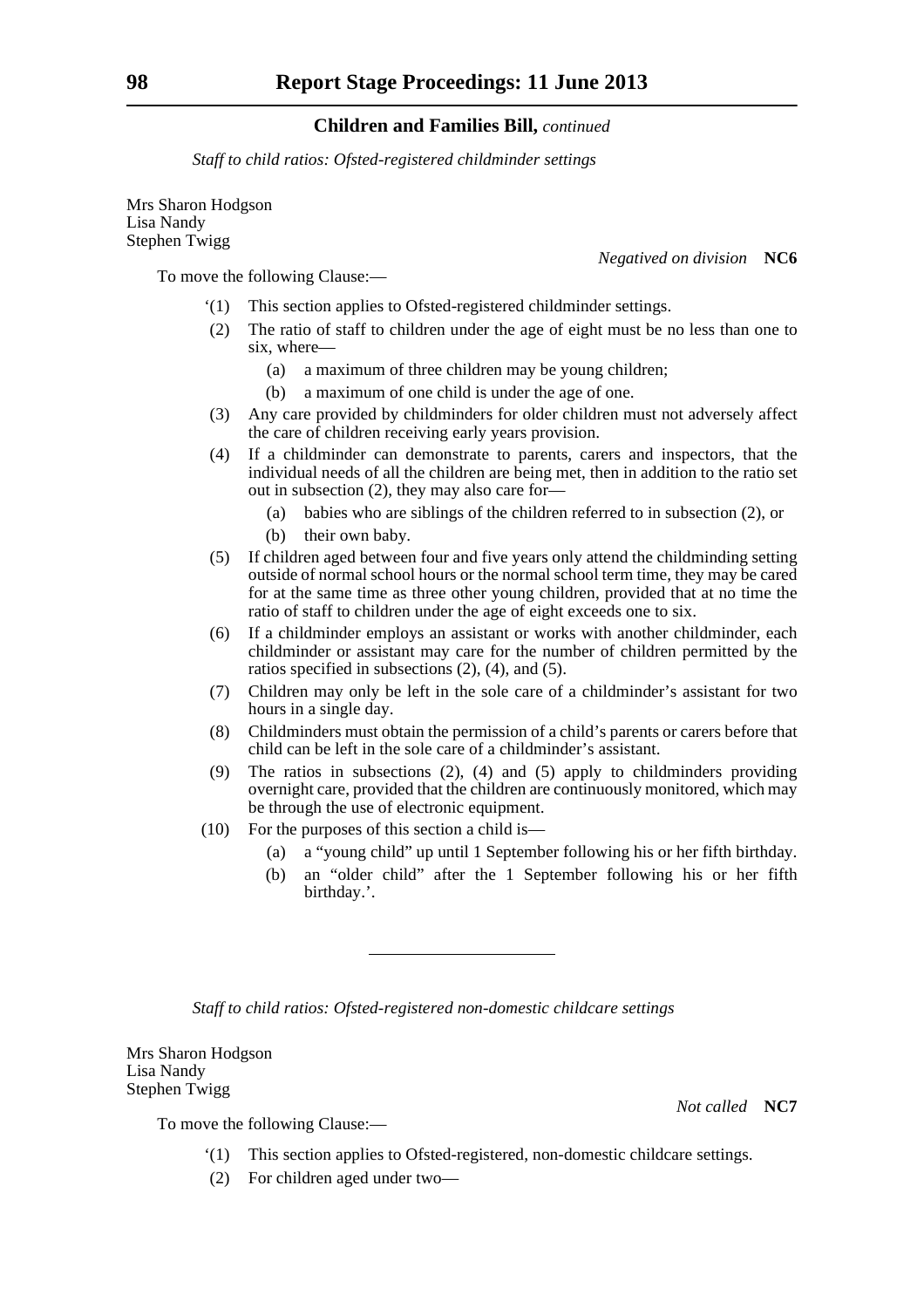- (a) the ratio of staff to children must be no less than one to three;
- (b) at least one member of staff must hold a full and relevant level 3 qualification, and must be suitably experienced in working with children under two;
- (c) at least half of all other members of staff must hold a full and relevant level 2 qualification;
- (d) at least half of all members of staff must have received training in care for babies; and
- (e) where there is a dedicated area solely for children under two years old, the member of staff in charge of that area must, in the judgement of their employer, have suitable experience of working with children under two years old.
- (3) For children between the ages of two and three—
	- (a) the ratio of staff to children must be no less than one to four;
	- (b) at least one member of staff must hold a full and relevant level 3 qualification, and
	- (c) at least half of all other members of staff must hold a full and relevant level 2 qualification;
- (4) Where there is registered early years provision, which operates between 8 am and 4 pm, and a member of staff with Qualified Teacher status, Early Years Professional status or other full and relevant level 6 qualification is working directly with the children, for children aged three and over—
	- (a) the ratio of staff to children must be no less than one to 13; and
	- (b) at least one member of staff must hold a full and relevant level 3 qualification.
- (5) Where there is registered early years provision, which operates outside the hours of 8 am and 4 pm, and between the hours of 8 am and 4 pm, where a member of staff with Qualified Teacher status, Early Years Professional status or other full and relevant level 6 qualification is not working directly with the children, for children aged three and over—
	- (a) the ratio of staff to children must be no less than one to eight;
	- (b) at least one member of staff must hold a full and relevant level 3 qualification, and
	- (c) at least half of all other staff must hold a full and relevant level 2 qualification;
- (6) In independent schools where—
	- (a) a member of staff with Qualified Teacher status, Early Years Professional status or other full and relevant level 6 qualification;
	- (b) an instructor; or
	- (c) a suitably qualified overseas-trained teacher is working directly with the childre, for children aged three and over—
		- (i) for classes where the majority of children will reach the age of five or older within the school year, the ratio of staff to children must be no less than one to 30;
		- (ii) for all other classes the ratio of staff to children must be no less than one to 13; and
		- (iii) at least one other member of staff must hold a full and relevant level 3 qualification.
- (7) In independent schools where there is—
	- (a) no member of staff with Qualified Teacher status, Early Years Professional status or other full and relevant level 6 qualification;
	- (b) no instructor; or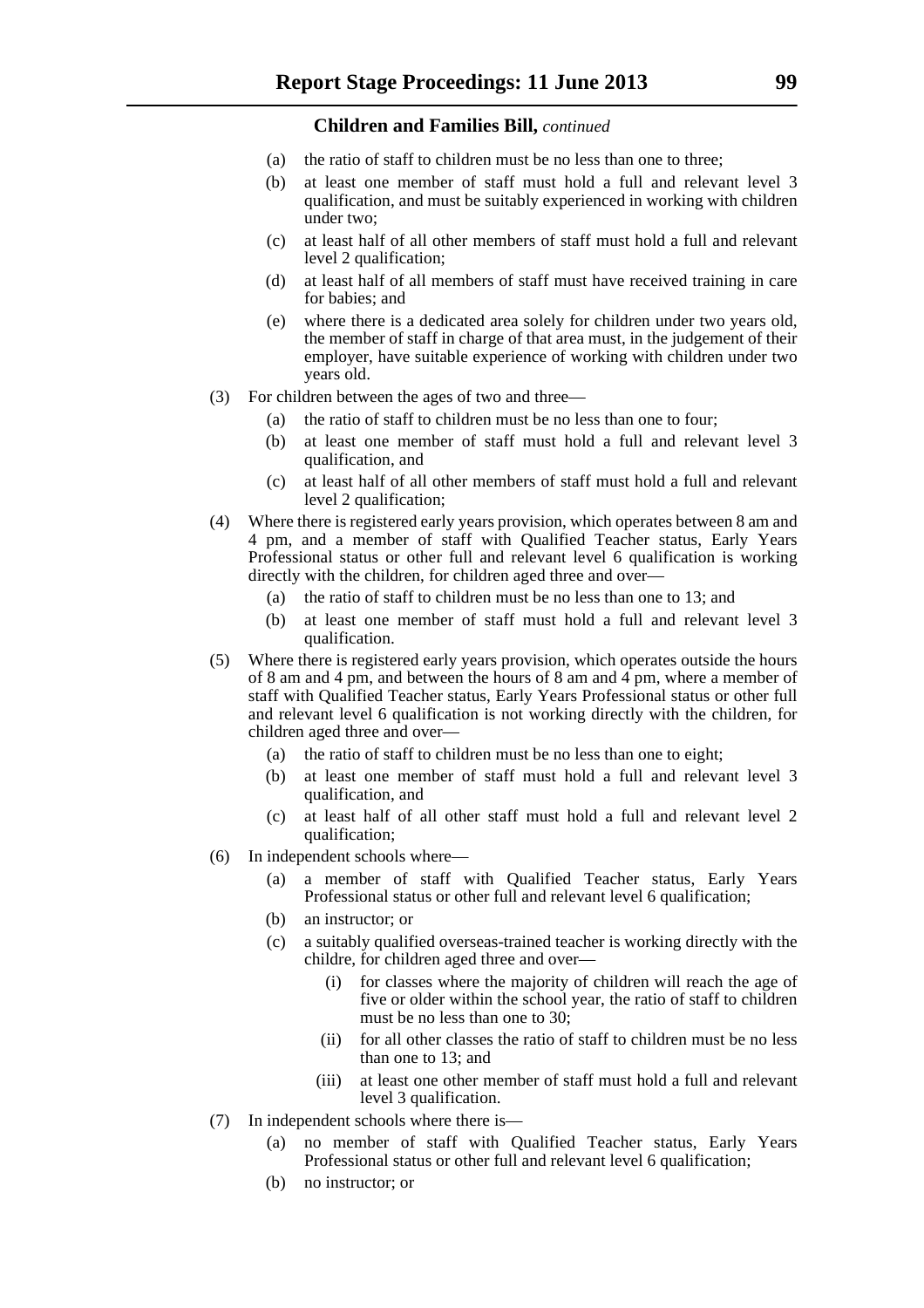- (c) no suitably qualified overseas-trained teacher working directly with the children, for children aged three and over—
	- (i) the ratio of staff to children must be no less than one to eight;
	- (ii) at least one other member of staff must hold a full and relevant level 3 qualification, and
	- (iii) at least one other member of staff must hold a full and relevant level 2 qualification.
- (8) In maintained nursery schools and nursery classes in maintained schools (except reception classes)—
	- (a) the ratio of staff to children must be no less than one to 13;
	- (b) at least one member of staff must be a school teacher as defined by subsection 122(3) [Power to prescribe pay and conditions] of the Education Act 2002 and Schedule 2 to the Education (School Teachers' Qualifications) (England) Regulations 2003; and
	- (c) at least one other member of staff must hold a full and relevant level 3 qualification.
- (9) The Secretary of State may make provision in statutory guidance to—
	- (a) define qualifications as "full and relevant"; and
	- (b) define "suitable experience" for those working with children under two.
- (10) If HM Chief Inspector of Education is concerned about the quality of provision or the safety and well-being of children in a setting he may impose different ratios.'.

*Support for children with specified health conditions*

Mr Adrian Sanders Bob Stewart Pauline Latham Mrs Sharon Hodgson Mr Jim Cunningham

*Not called* **NC8**

To move the following Clause:—

- '(1) The governing body of a mainstream school has a duty to produce and implement a medical conditions policy that defines how it plans to support the needs of children with specified health conditions.
- (2) The medical conditions policy must include provision about—
	- (a) the means by which records of the specified health conditions of children at the school are to be recorded and maintained; and
	- (b) the preparation of an individual healthcare plan for each child with a specified health condition which sets out the needs of that child arising from that condition.
- (3) The medical conditions policy must include requirements relating to the provision of appropriate training for school staff to support the implementation of individual healthcare plans.
- (4) In preparing an individual healthcare plan the governing body must—
	- (a) consult the parent of the child concerned and, where appropriate, the child about the contents of the plan; and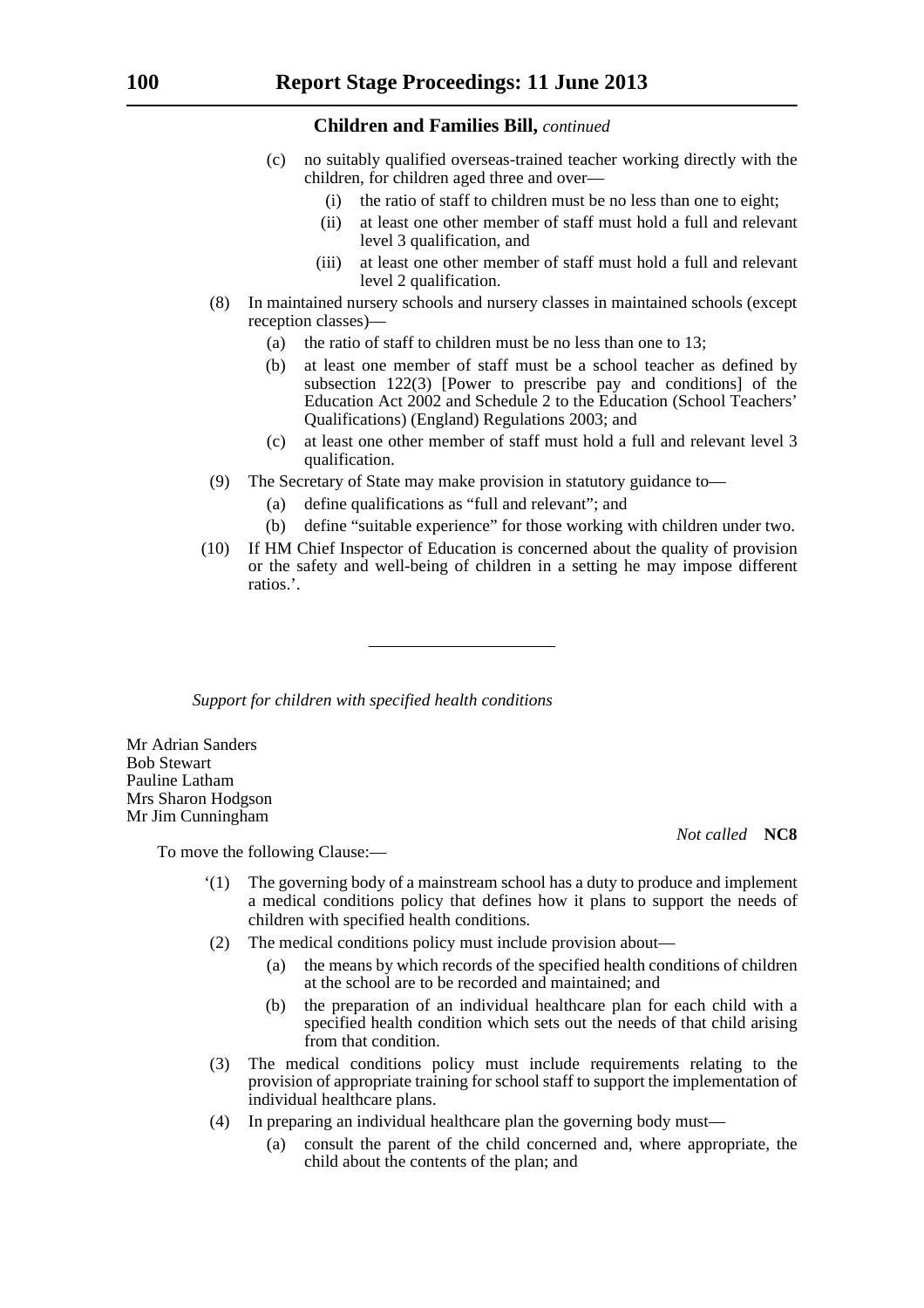- (b) there shall be a duty on NHS bodies to co-operate with the governing body in its preparation and implementation of individual healthcare plans.
- (5) Local authorities and clinical commissioning groups must co-operate with governing bodies in fulfilling their functions under this Act.
- (6) The Secretary of State may by regulations define "specified health conditions" for the purposes of this section.
- (7) For the purposes of this section "NHS bodies" has the same meaning as in the Health and Social Care Act 2012.'.

*General duty of local authorities to co-operate to secure sufficient accommodation for looked after children*

Tim Loughton [R] Ann Coffey

*Not called* **NC11**

To move the following Clause:—

- '(1) The Children Act 1989 is amended as follows.
- (2) After section 22G (General duty of local authority to secure sufficient accommodation for looked after children), insert the following new section:

#### **"22H General duty of local authorities to co-operate to secure sufficient accommodation for looked after children**

- (1) It is the general duty of a local authority to take steps in co-operation with neighbouring local authorities that secure, so far as reasonably practicable, the outcomes in subsections (2) and (3).
- (2) The first outcome applies to the children defined in subsection (3) of section 22G in respect of whom the local authority are unable to secure the outcome defined in subsection (2) of that section.
- (3) The first outcome is that the local authority is able to secure accommodation for those children that—
	- (a) is within a neighbouring authority's area; and
	- (b) meets the need of those children.
- (4) The second outcome applies to the children defined in subsection (3) of section 22G in respect of whom a neighbouring local authority is unable to secure the outcome defined in subsection (2) of that section.
- (5) The second outcome is that the local authority is able to secure accommodation for those children that—
	- (a) is within the authority's area; and
	- (b) meets the need of those children.".'.

<sup>[</sup>R] Relevant registered interest declared.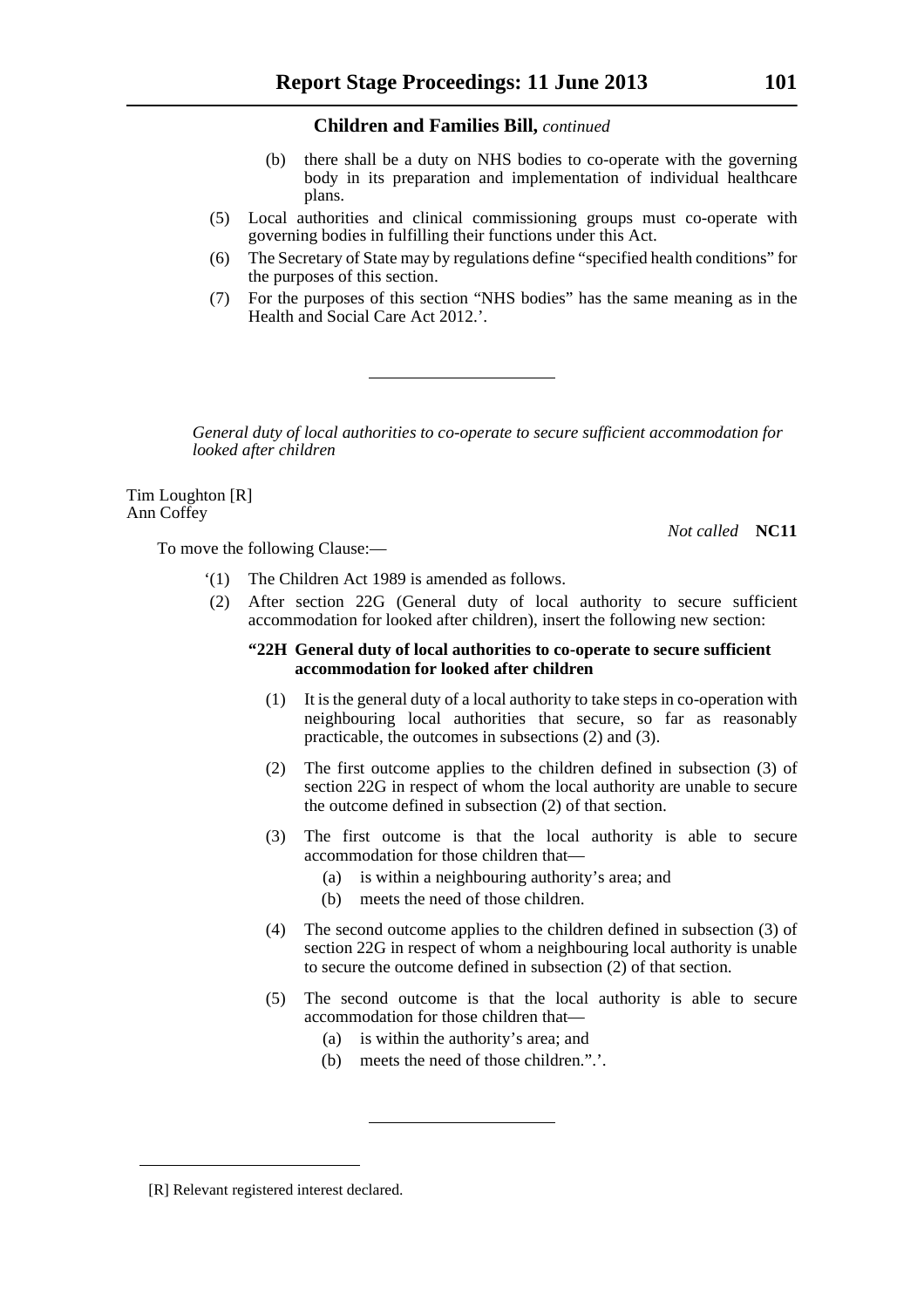*General duty of local authority to secure sufficient early help services*

Tim Loughton [R] Andrea Leadsom

To move the following Clause:—

- '(1) It is the general duty of a local authority to take steps that secure, so far as reasonably practicable, the outcome in subsection (2).
- (2) The outcome is that the local authority is able to provide the children and young people mentioned in subsection (3) and their families with provision of early help services that—
	- (a) are within the authority's area or a neighbouring authority's area; and
	- (b) meet the needs of those children and young people and their families.
- (3) The children and young people referred to in subsection (2) are those—
	- (a) who live within the local authority's area, or
	- (b) that the local authority is looking after.
- (4) In this section—
	- "early help services" means services to children under 6 and their families, and services to children and young people (of whatever age) and their families early in the emergence of a problem;

"young people" means people under 25.'.

*Duty of local safeguarding children boards to undertake serious reviews*

Tim Loughton Ann Coffey

*Not called* **NC13**

To move the following Clause:—

- '(1) Section 14 of the Children Act 2004 (Functions and procedure of Local Safeguarding Children Boards) is amended as follows.
- (2) After subsection (2), insert—
	- "(2A) Functions of review under subsection (2) shall include a duty to undertake serious case reviews at the direction of the Secretary of State.".'.

*Part-time independent educational institutions to have no right to give corporal punishment*

Tim Loughton Meg Munn Ann Coffey

To move the following Clause:—

*Not called* **NC12**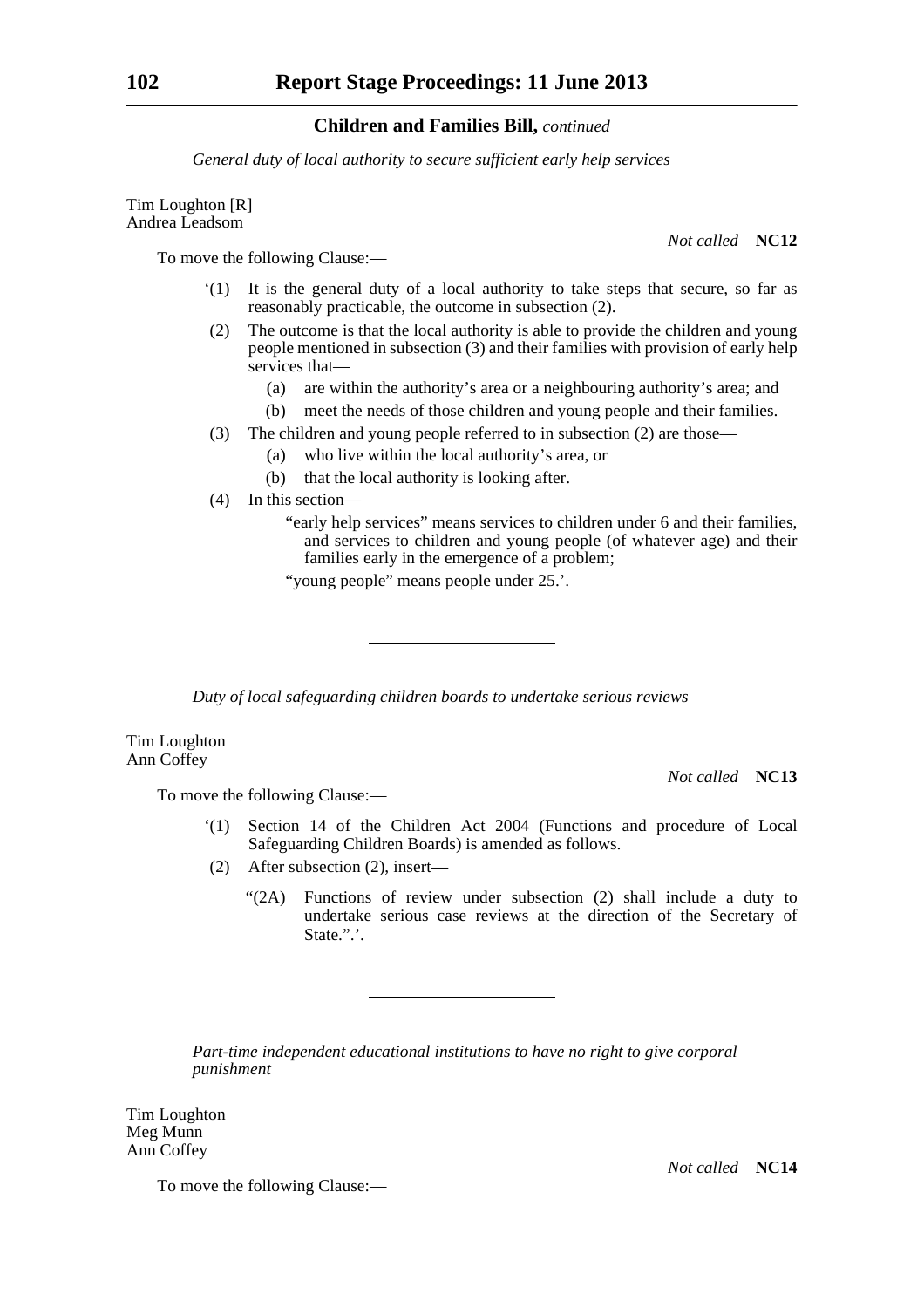- '(1) Schedule 1 to the Education and Skills Act 2008 (Minor and consequential amendments) is amended as follows.
- (2) In sub-paragraph (5) of paragraph 9, insert the following words at the end of inserted subsection (7B):

"except that it applies in relation to this section as if for paragraphs (a) and (b) of subsection (2) of section 92 of that Act there were substituted the following words "for any amount of time during an academic year, no matter how little".".'.

*Return from care*

Tim Loughton [R]

*Not called* **NC15**

- To move the following Clause:—
	- '(1) The Children Act 1989 is amended as follows.
	- (2) After section 22C (Ways in which looked after children are to be accommodated and maintained), insert the following new section:

#### **"22CA Return home support services for looked after children returning home to the care of their parents/others with parental responsibility**

- (1) Whenever a local authority decides that a looked after child should return to the care of its parent, the local authority must assess and monitor the support needs of the child and the parent for as long as is necessary to safeguard and promote the child's welfare.
- (2) If after carrying out an assessment in accordance with subsection (1) above, the local authority decides that the child or the parent has support needs, they must provide a child in care, and, in the case of formerlyaccommodated children, offer to provide, 'return home support services' to meet the identified support needs for as long as is necessary to safeguard and promote the child's welfare.
- (3) Whenever the local authority provides 'return home support services' under subsection (2) above, they must prepare a personal budget if asked to do so by the parent or the child, with a view to the recipient being involved in agreeing and securing those services.".'.

*Provision of further assistance to care leavers up to the age of 25*

Craig Whittaker Bill Esterson Annette Brooke Ann Coffey

To move the following Clause:—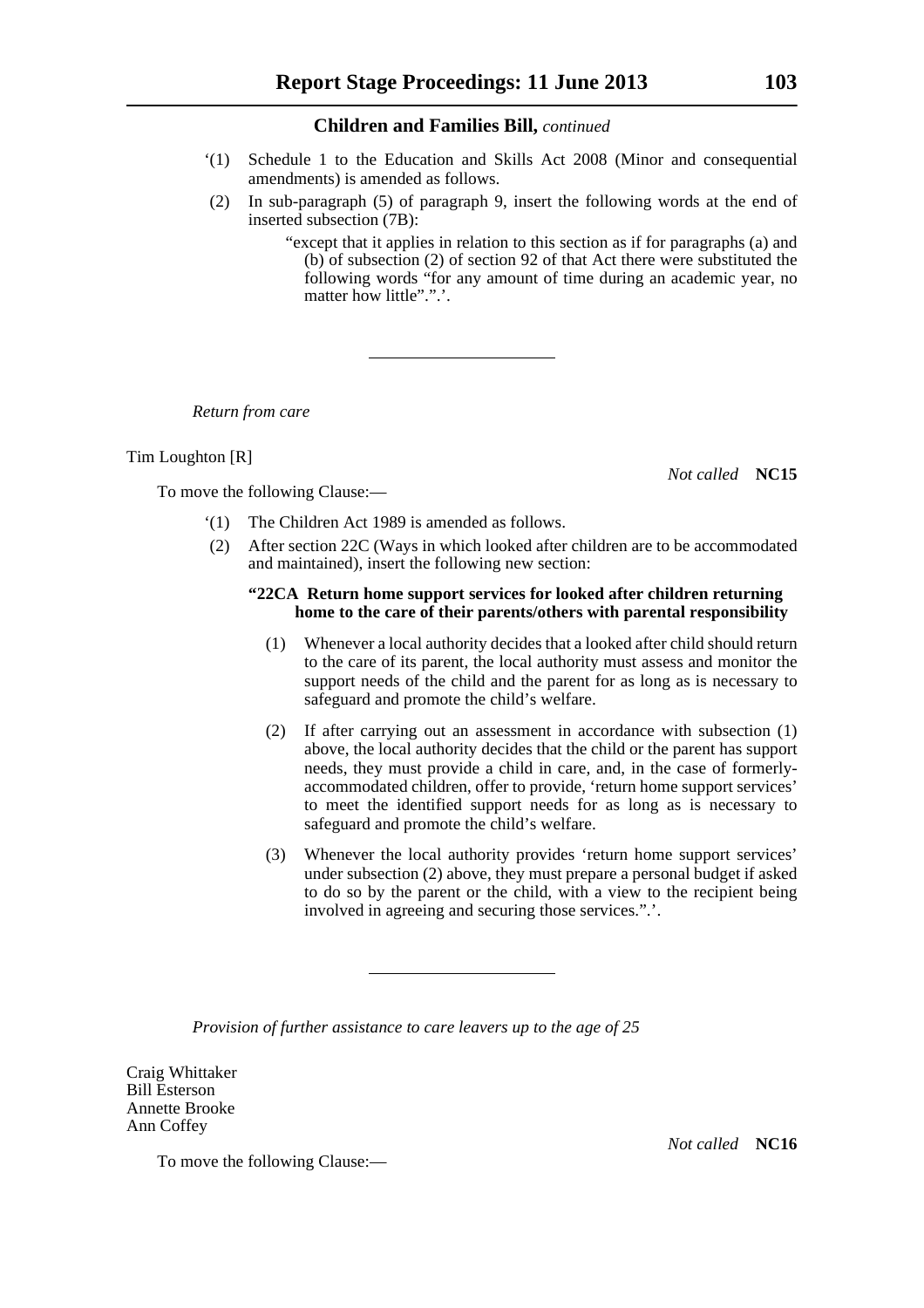- '(1) Section 23CA of the Children Act 1989 (Further assistance to pursue education or training) is amended as follows.
- (2) At the end of the section heading insert "or for welfare purposes".
- (3) In subsection  $(1)(a)$ , at the end, insert "and".
- (4) In subsection (1)(b), omit the last "and".
- (5) Omit subsection (1)(c).
- (6) In subsection (4), after "training", insert "or welfare".
- (7) In subsection  $(5)(a)$ , omit the last "or".
- (8) In subsection (5)(b), after "training", insert "or welfare".
- (9) At the end of subsection (5), add the following new paragraphs—
	- "(c) providing advice and support in relation to his welfare; or
		- (d) making a grant in exceptional circumstances to enable him to meet expenses connected with his welfare.".'.

*Amendments to the Health Act 2006*

Alex Cunningham Nia Griffith Mr Virendra Sharma Andy McDonald Grahame Morrice Jim Dowd

Paul Flynn Lindsay Roy

Bill Esterson Mr George Mudie Debbie Abrahams

*Not called* **NC17**

To move the following Clause:—

- '(1) The Health Act 2006 is amended as follows.
- (2) After section 8, insert—
	- **"8A Offence of failing to prevent smoking in a private vehicle when children are present**
		- (1) It is the duty of any person who drives a private vehicle to ensure that the vehicle is smoke-free whenever a child or children under the age of 18 are in such vehicle or part of such vehicle.
		- (2) A person who fails to comply with the duty in subsection (1) commits an offence.
		- (3) A person convicted of an offence under this section is liable on summary conviction to a fine of £60.
		- (4) The Secretary of State may introduce regulations to alter the level of penalty payable under subsection (3).
		- (5) The Secretary of State shall update all relevant regulations regarding the offence created under subsection (2) within six months of this section coming into force.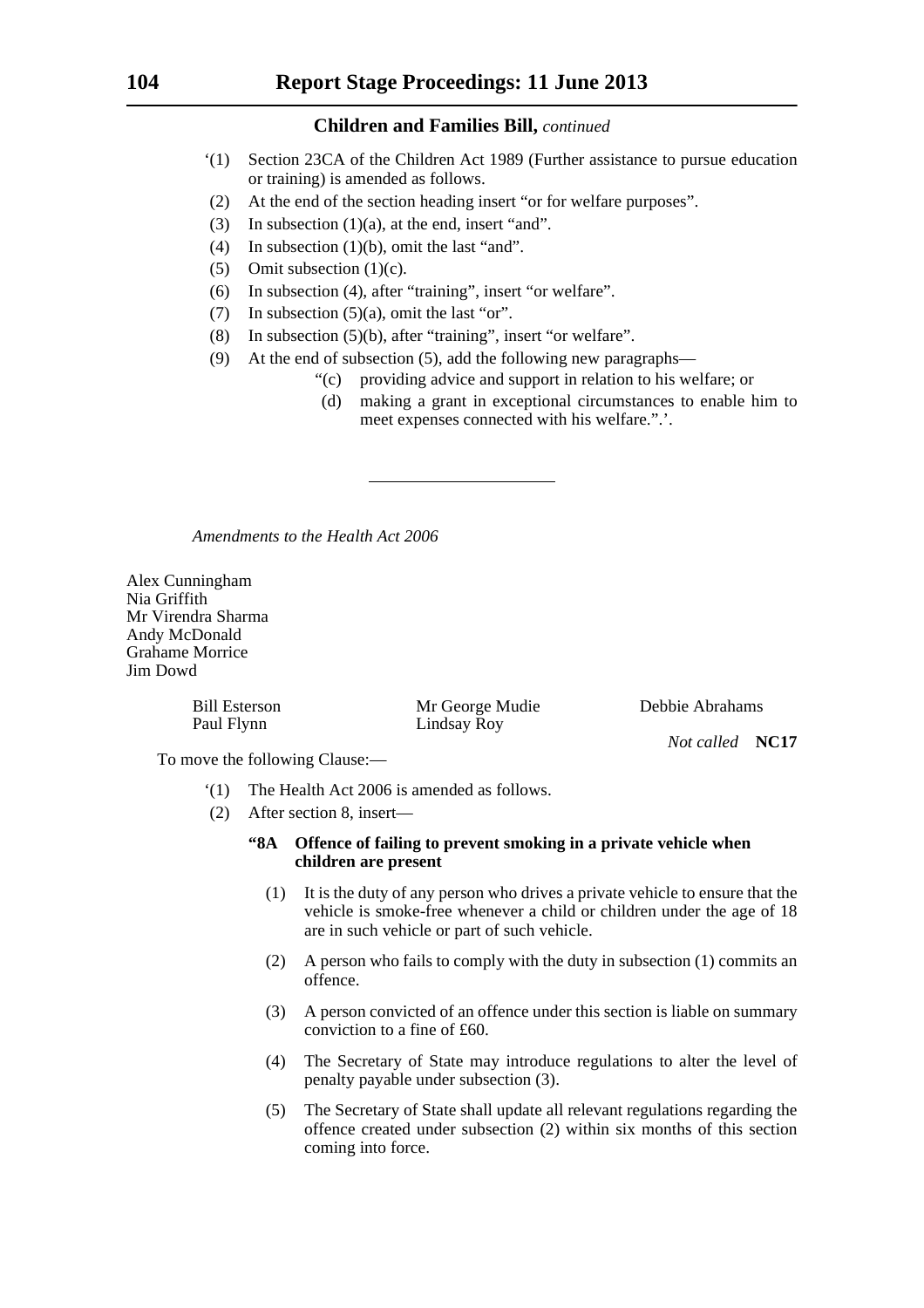(3) In section 79(4)(a), leave out "or 8(7)" and insert ", 8(7), or  $8A(4)$ .".'.

*Review of impact of under-occupancy penalty on prospective adopters, prospective special guardians and foster parents*

Lisa Nandy Stephen Twigg Mrs Sharon Hodgson

To move the following Clause:—

*Not called* **NC18**

'Before the end of one year beginning with the day on which this Act receives Royal Assent, the Secretary of State must—

- (a) carry out a review of the impact of the housing under-occupancy penalty on prospective adopters, prospective special guardians and foster parents, and
- (b) publish a report of the conclusions of the review.'.

*Arrangements to support child witnesses*

Lisa Nandy Stephen Twigg Mrs Sharon Hodgson

To move the following Clause:—

*Not called* **NC19**

- '(1) The Secretary of State shall by order introduce arrangements to establish specialist courts in cases where a child has been sexually abused or harmed, and where the child will be required to give evidence to the court, and to be examined by the court.
- (2) Arrangements made by order under subsection (1) above shall include arrangements to appoint intermediaries to support child witnesses in all court cases, and other measures to support child witnesses.'.

*Personal, social and health education in maintained schools*

Lisa Nandy Mrs Sharon Hodgson Stella Creasy Diana Johnson Caroline Lucas

To move the following Clause:—

*Negatived on division* **NC20**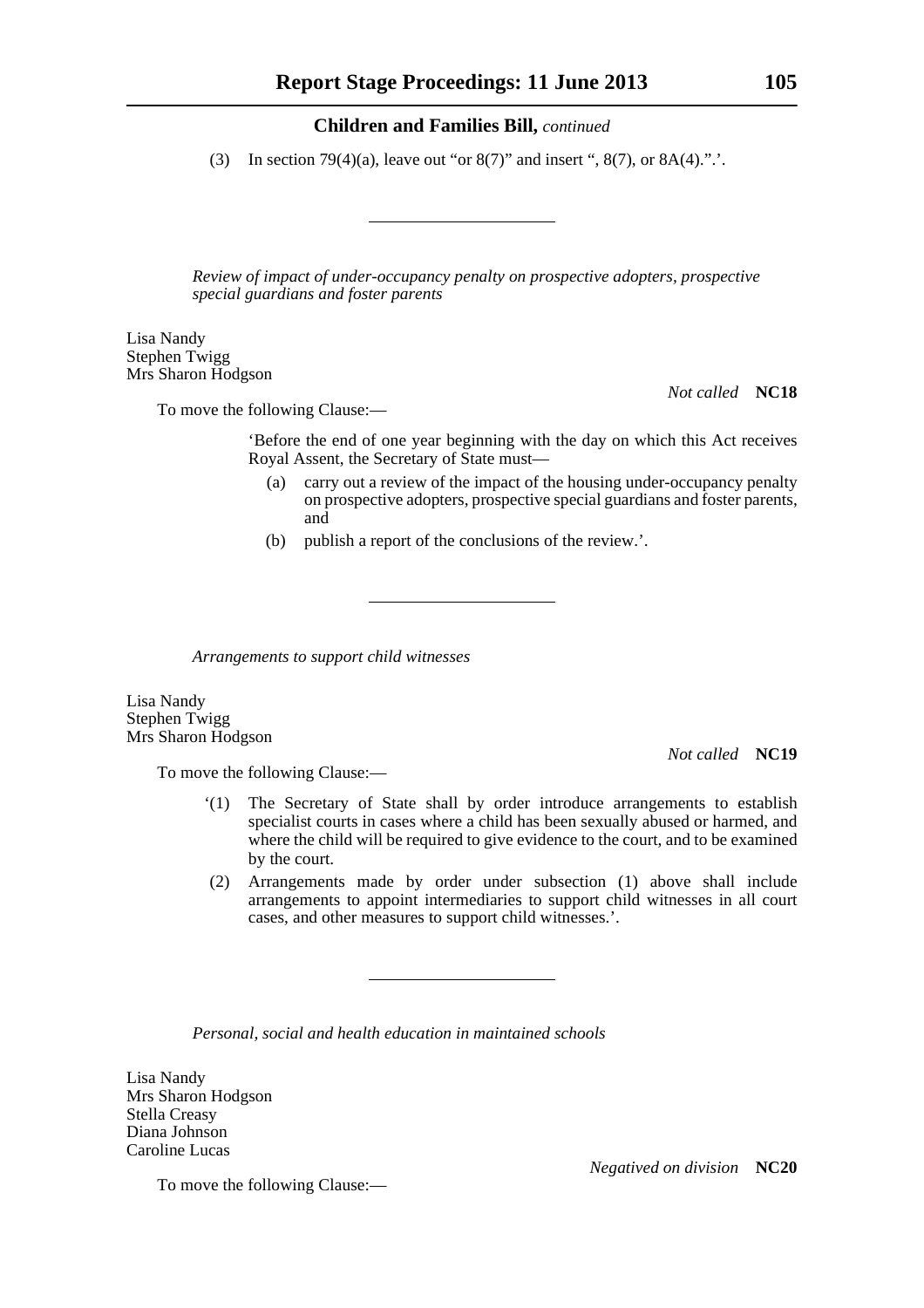- '(1) In section 84(3) of the Education Act 2002 (curriculum foundation subjects for the first, second and third key stages), after paragraph (g) there is inserted—
	- "(ga) personal, social and health education".
- (2) In section 85(4) of the Education Act 2002 (curriculum foundation subjects for the fourth key stage), at the end there is inserted ", and
	- (d) personal, social and health education."
- (3) In section 74(1) of the Education and Inspections Act 2006, which (when brought into force) will substitute a new section 85 in the Education Act 2002, in subsection (4) of that substituted section (foundation subjects for the fourth key stage), at the end there is inserted ", and
	- (d) personal, social and health education."
- (4) Before section 86 of the Education Act 2002 there is inserted—

#### **"85B Personal, social and health education**

- (1) For the purposes of this Part, personal, social and health education ("PSHE") shall include sex and relationship education, including information about same-sex relationships, sexual violence, domestic violence and sexual consent.
- (2) The National Curriculum for England is not required to specify attainment targets or assessment arrangements for PSHE (and section 84(1) has effect accordingly).
- (3) The Secretary of State for Education shall set out guidance to schools and colleges to ensure that a coherent approach to personal, social, health and economic education is developed, including between primary and secondary schools.
- (4) It is the duty of the governing body and head teacher of any school in which PSHE is provided in pursuance of this Part to secure that guidance issued under subsection (3) is followed and that—
	- (a) information presented in the course of providing PSHE should be accurate and balanced;
	- (b) PSHE is taught in a way that is appropriate to the ages of the pupils concerned and to their religious and cultural backgrounds, and reflects a reasonable range of religious, cultural and other perspectives;
	- (c) PSHE is taught in a way that endeavours to promote equality, celebrate diversity, and emphasise the importance of both rights and responsibilities.
- (5) In the exercise of their functions under this Part so far as relating to PSHE, a local authority, governing body or head teacher shall have regard to any guidance issued from time to time by the Secretary of State.".
- (5) Section 403 of the Education Act 1996 (sex education: manner of provision) is amended as set out in subsections (6) to (9).
- (6) In subsection (1), for the words from the beginning to "at a maintained school" there is substituted "The governing body or other proprietor of any school to which this section applies, and its head teacher, must take such steps as are reasonably practicable to ensure that sex and relationships education is given to registered pupils at the school and that".
- (7) After that subsection there is inserted—
	- " $(1ZA)$  The schools to which this section applies are—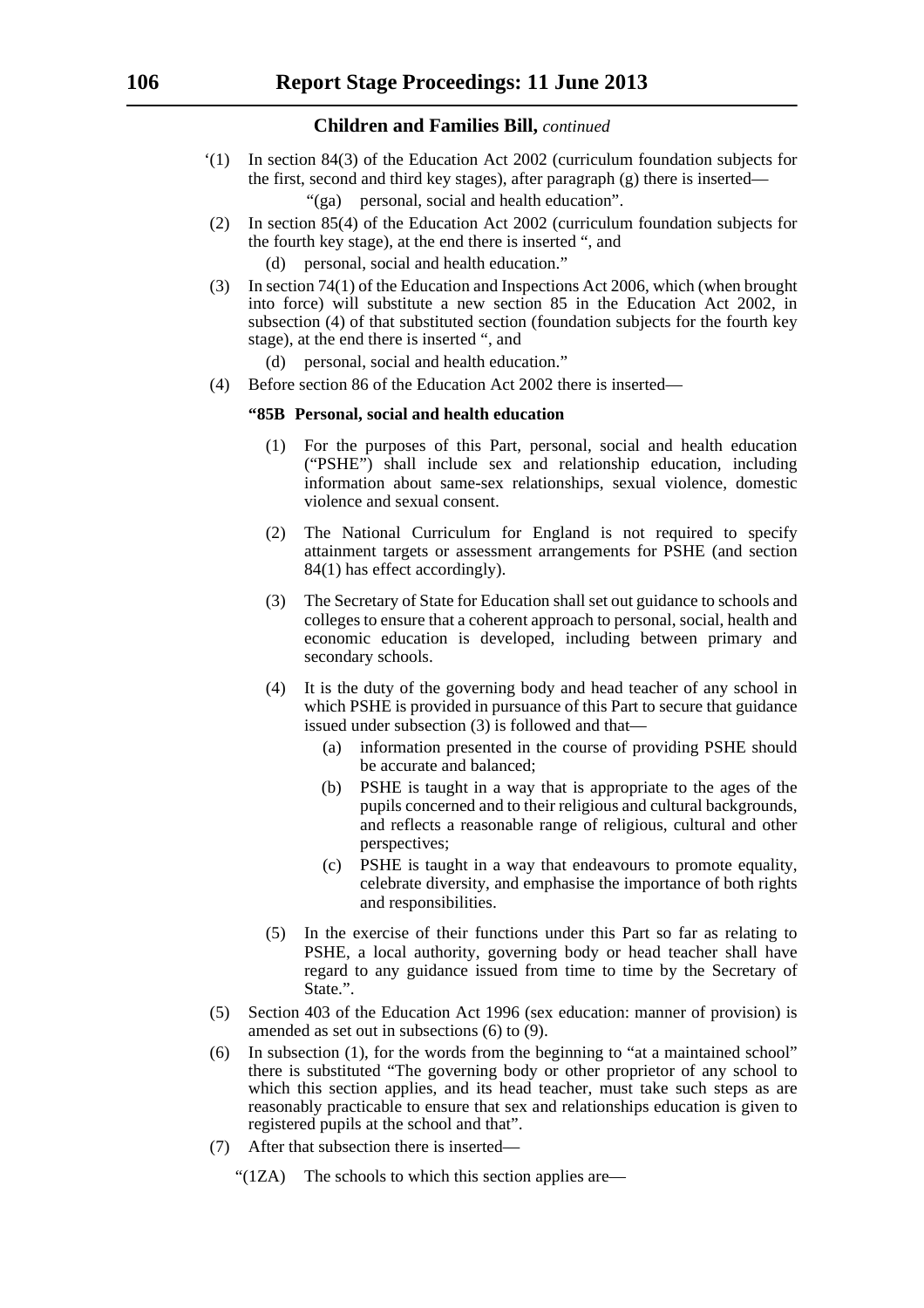- (a) maintained schools;
- (b) city technology colleges;
- (c) city colleges for the technology of the arts;
- (d) Academies.

A reference in this section or section 404 to the governing body of a school, in relation to a school within paragraph (b), (c) or (d), shall be read as a reference to the proprietor of the school.".

- (8) In subsection (1A)—
	- (a) for "when sex education is given to registered pupils at maintained schools" there is substituted "when sex and relationships education is given to registered pupils at schools to which this section applies";
	- (b) in paragraph (a), after ", and" there is inserted "learn the nature of civil partnership and the importance of strong and stable relationships.";
	- (c) paragraph (b) is omitted.
- (9) In subsection (1C), for "sex education" there is substituted "sex and relationships education",
- (10) In section 579 of the Education Act 1996 (general interpretation), in the definition of "sex education" in subsection (1)—
	- (a) for "sex education" there is substituted "sex and relationships education";
	- (b) at the end there is inserted "but does not include education about human reproduction provided as part of any science teaching;".
- (11) For section 405 of the Education Act 1996 there is substituted—

#### **"405 Exemption from sex and relationships education**

- "(1) If a pupil of sufficient maturity in attendance at a school to which section 403 applies requests to be wholly or partly excused from receiving sex and relationships education at the school, the pupil shall be so excused accordingly until the request is withdrawn.
- (2) The Secretary of State must in regulations define "sufficient maturity".
- (3) A statutory instrument containing regulations under subsection (2) may not be made unless a draft of the instrument has been laid before and approved by a resolution of each House of Parliament.
- (4) The Secretary of State must lay draft regulations before Parliament before the end of the period of 3 months beginning with the day on which this Act is passed.".'.

*Inclusive and accessible education, health and social care provision*

Mr Robert Buckland Mrs Sharon Hodgson Mr Virendra Sharma

*Not called* **NC21**

To move the following Clause:—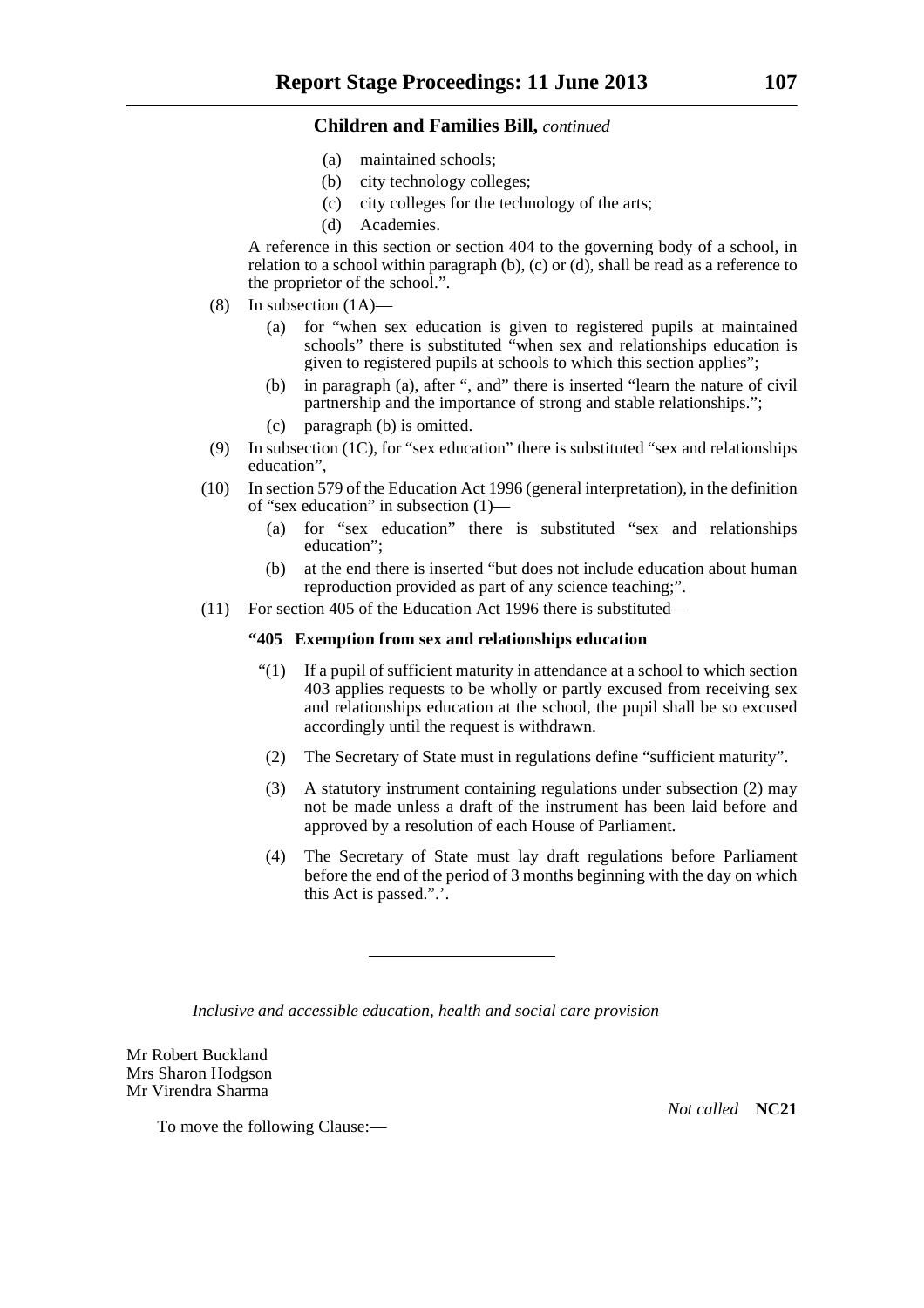- '(1) In exercising a function under Part 3, a local authority and NHS bodies in England must promote and secure inclusive and accessible education, health and social care provision to support children, young people and their families.
- (2) Regulations will set out requirements on an authority and its partner NHS commissioning bodies to promote and secure inclusive and accessible education, health and social care provision in its local area, in particular through—
	- (a) the planning;
	- (b) the design;
	- (c) the commissioning or funding;
	- (d) the delivery; and
	- (e) the evaluation of such services.'.

*Information sharing about live births*

Andrea Leadsom Craig Whittaker Mrs Sharon Hodgson Paul Burstow Mr Frank Field

*Not called* **NC22**

To move the following Clause:—

- '(1) NHS trusts should make arrangements to share with local authorities records of live births to parents resident in their area, to be used by the local authority for the purposes of identifying and contacting new families through children's centres and any other early years outreach services it may operate.
- (2) The Secretary of State must, within a period of six months of Royal Assent to this Act, bring forward regulations placing consequential requirements on trusts and local authorities in exercising their duty under subsection (1), including, but not limited to-
	- (a) the format of arrangements made;
	- (b) the safeguarding of information;
	- (c) the circumstances in which it would not be appropriate for a trust to provide information to local authorities;
	- (d) the regularity of data transfers;
	- (e) timescales within which a local authority must contact new families made known to it; and
	- (f) any further requirements the Secretary of State deems necessary.
- (3) Local authorities must establish a pilot scheme to trial the registration of births within children's centres, and evaluate the effectiveness of the scheme to—
	- (a) identify and contact new families; and
	- (b) enable children's centres to reach more families, in particular those with children under the age of two, or who the local authority consider—
		- (i) hard to reach, or
		- (ii) vulnerable.'.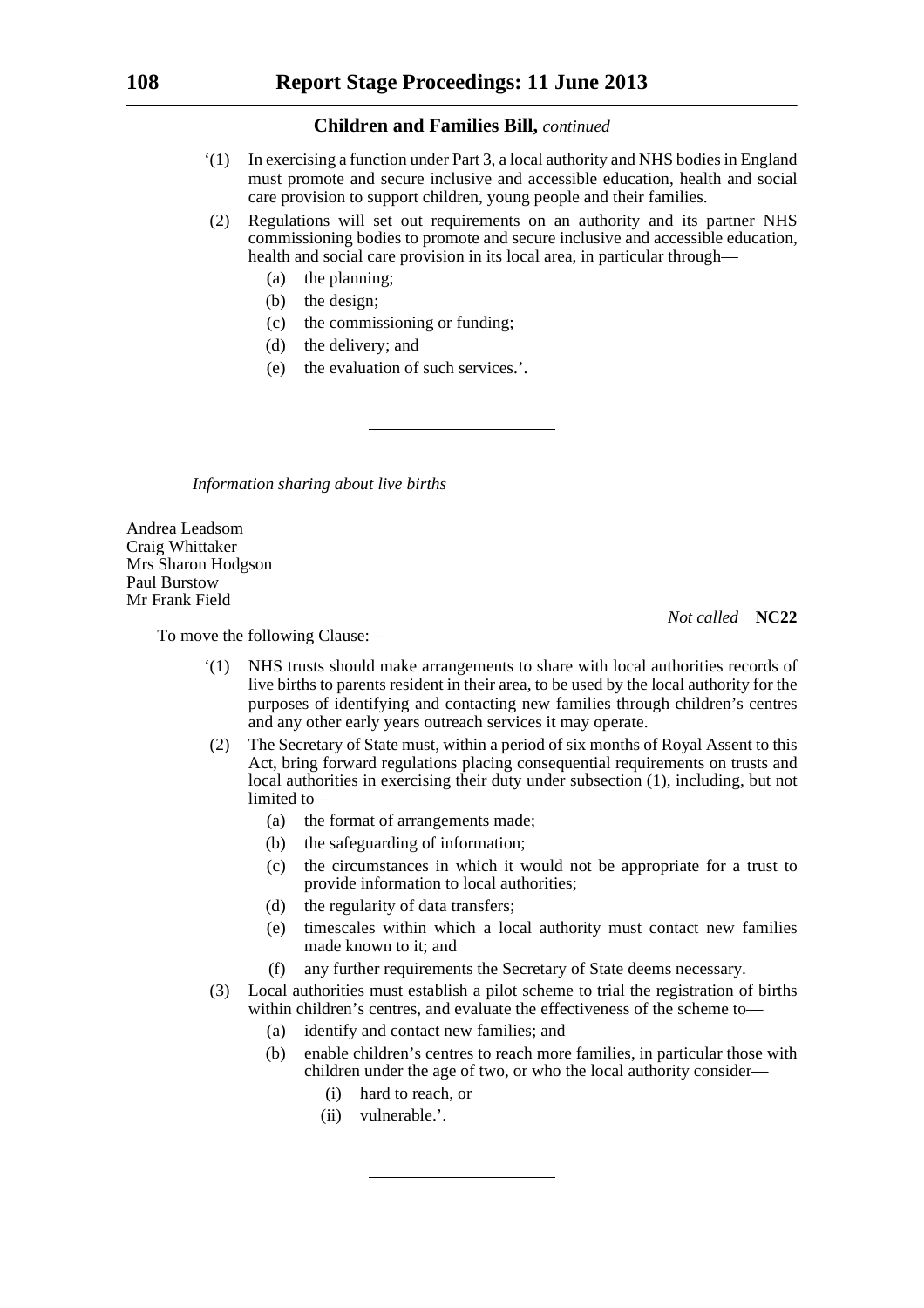*Allowances payable to self-employed adoptive parents*

Valerie Vaz

To move the following Clause:—

'The Secretary of State shall conduct an analysis of the potential costs, benefits and desirability of providing for adoptive parents who are self-employed or in receipt of welfare benefits to receive a weekly payment during the adoption pay period equivalent to the maternity allowance paid to new parents whose children are born to them.'.

*Publication of information relating to Special Educational Needs tribunal cases*

Stephen Twigg Mrs Sharon Hodgson Lisa Nandy

To move the following Clause:—

- '(1) The Secretary of State must collect information on all cases related to special educational needs which are considered by the Tribunal Service, including—
	- (a) the local authority involved;
	- (b) the cost to the Tribunal Service;
	- (c) the amount spent by the local authority on fighting each case;
	- (d) the nature of each case; and
	- (e) the outcome of each case.
- (2) The Secretary of State must collate and publish information collected in the exercise of his functions under subsection (1) once a year.
- (3) The following bodies must make arrangements to provide such information to the Secretary of State as is necessary to enable him to perform his functions under this section—
	- (a) the Tribunal Service;
	- (b) local authorities.'.

*Health bodies: duties with respect to young carers*

Stephen Twigg Mrs Sharon Hodgson Lisa Nandy Barbara Keeley

To move the following Clause:—

- '(1) In exercising their general functions health bodies must—
	- (a) promote and safeguard the well-being of young carers;

*Not called* **NC23**

*Not called* **NC24**

*Not called* **NC25**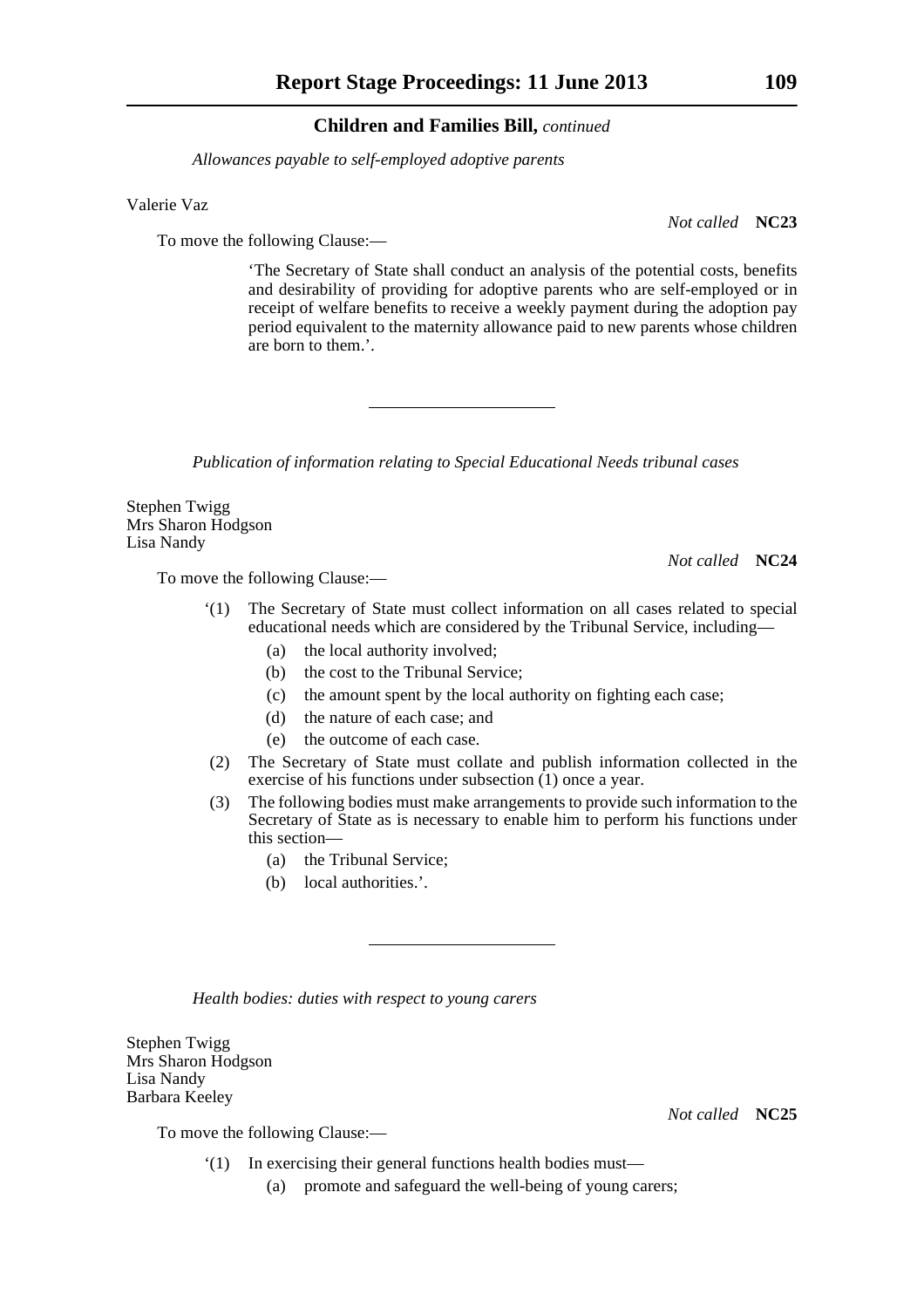- (b) ensure that effective procedures exist to identify patients who are or are about to become carers;
- (c) ensure that effective procedures exist to identify patients who it may be reasonably assumed may be receiving care from a child or young person for whom they are responsible;
- (d) ensure that appropriate systems exist to ensure that carers receive appropriate information and advice; and
- (e) ensure that systems are in place to ensure that the relevant general medical services are rendered to their patients who are young carers, or to the young carers of their patients.
- (2) In relation to paragraphs (1)(b), (c) and (d), the Secretary of State may by regulations further provide for the strategies to be developed.'.

*Schools: duties with respect to young carers*

Stephen Twigg Mrs Sharon Hodgson Lisa Nandy Barbara Keeley

*Not called* **NC26**

To move the following Clause:—

- '(1) The appropriate authorities of schools must ensure that, within 12 months of the passing of this Act, they take all reasonable steps to ensure that there is in place a policy which—
	- (a) identifies young carers within the school; and
	- (b) makes arrangements for the provision within school of appropriate support to promote the well-being and improve the educational attainment of pupils who are young carers.
- (2) In discharging its duty under subsection (1), where appropriate the authority must—
	- (a) consult with the family of the child or young person identified, or the young person themselves;
	- (b) involve the local authority in which the identified pupil is ordinarily resident;
	- (c) refer the identified pupil to additional services outside the school;
	- (d) have regard to any guidance given from time to time by the Secretary of State.
- (3) The "appropriate authority" for a school is—
	- (a) in the case of a maintained school, the governing body;
	- (b) in the case of an academy, the proprietor;
	- (c) in the case of a pupil referral unit, the management committee.'.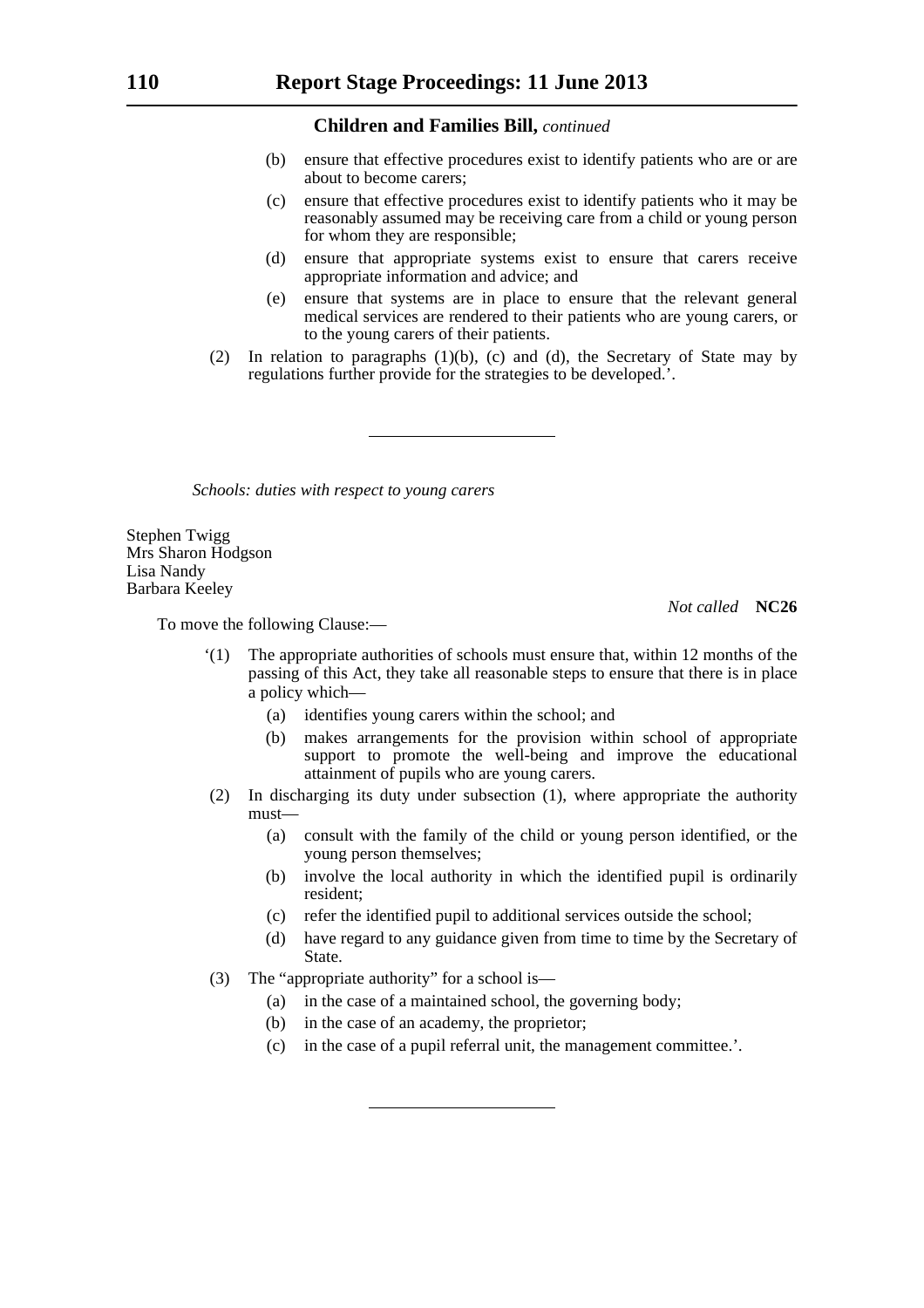*Further and higher educational institutions: duties with respect to student carers*

Stephen Twigg Mrs Sharon Hodgson Lisa Nandy Barbara Keeley

To move the following Clause:—

*Not called* **NC27**

- '(1) The responsible body of an institution to which this section applies must, within 12 months of the passing of this Act, identify or make arrangements to identify student carers and have a policy in place on promoting the well-being of student carers.
- (2) This section applies to—
	- (a) a university;
	- (b) any other institution within the higher education sector;
	- (c) an institution within the further education sector.
- (3) A responsible body is—
	- (a) in the case of an institution in paragraphs  $(2)(a)$  or (b), the governing body;
	- (b) in the case of a college of further education under the management of a board of management, the board of management;
	- (c) in the case of any other college of further education, any board of governors of the college or any person responsible for the management of the college, whether or not formally constituted as a governing body or board of governors.
- (4) In discharging its duty under subsection (1), where appropriate the authority must—
	- (a) consult with the family of the child or young person identified, or the young person themselves;
	- (b) involve the local authority in which the identified pupil is ordinarily resident;
	- (c) refer the identified student to additional services outside of the institution; and
	- (d) have regard to any guidance given from time to time by the Secretary of State.'.

*Vicarious liability of local authorities for the acts of foster parents*

#### John Mann

*Not selected* **NC28**

 $\star$  To move the following Clause:—

- '(1) A local authority is vicariously liable for any tort committed by a foster parent where:
	- (a) that foster parent has had a child placed into their care by that local authority; and
	- (b) their tortious act or omission has resulted in harm to that child.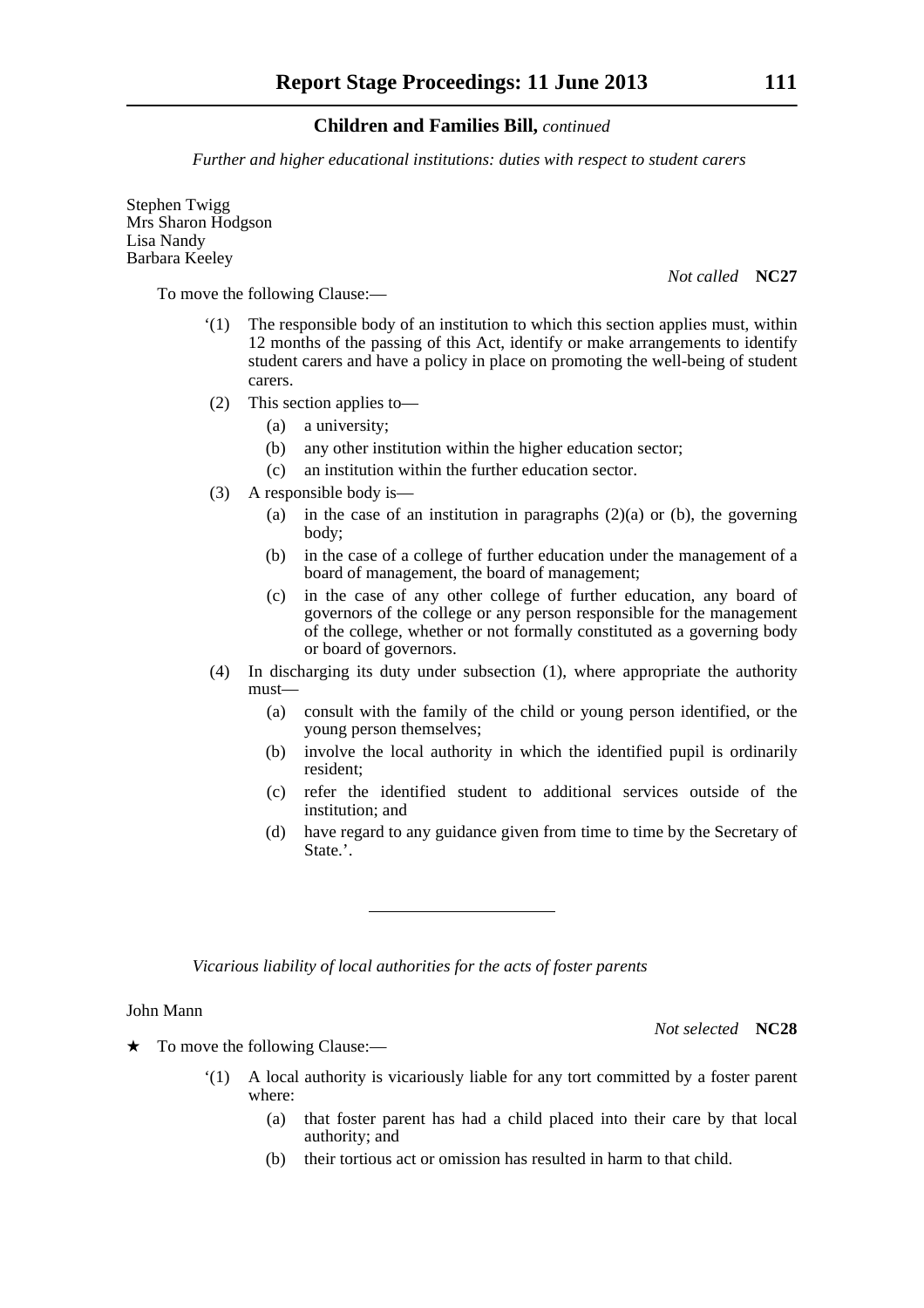(2) The vicarious liability established by subsection (1) is deemed always to have had effect.'.

*Children's Commissioner to report on children between zero amd two years old*

Mr Frank Field Andrea Leadsom

*Not selected* **NC29**

 $\star$  To move the following Clause:—

'As soon as possible after the end of each financial year the Children's Commissioner must make a report on the exercise of his functions during that year in relation to children between the ages of zero and two; what he has found in the course of exercising those functions during that year; and the matters he intends to consider or research in the next financial year.'.

Lisa Nandy Stephen Twigg Mrs Sharon Hodgson

> *Not called* **33** Clause **1**, page **1**, leave out line 9 and insert 'satisfied that C should be placed for adoption—'.

Lisa Nandy Stephen Twigg Mrs Sharon Hodgson

*Not called* **34**

*Not called* **2**

Clause **2**, page **1**, line **15**, at end insert—

'(1A) In subsection (4), after paragraph (f) insert—

"(g) the child's religious persuasion, racial origin and cultural and linguistic background, although this paragraph does not apply to an adoption agency in Wales, to which subsection (5) instead applies.".'.

Tim Loughton [R]

Clause **3**, page **2**, line **22**, at end insert—

'(1A) The Secretary of State may require local authorities to make arrangements with adoption agencies to compensate them for the cost of recruiting approved prospective adopters.'.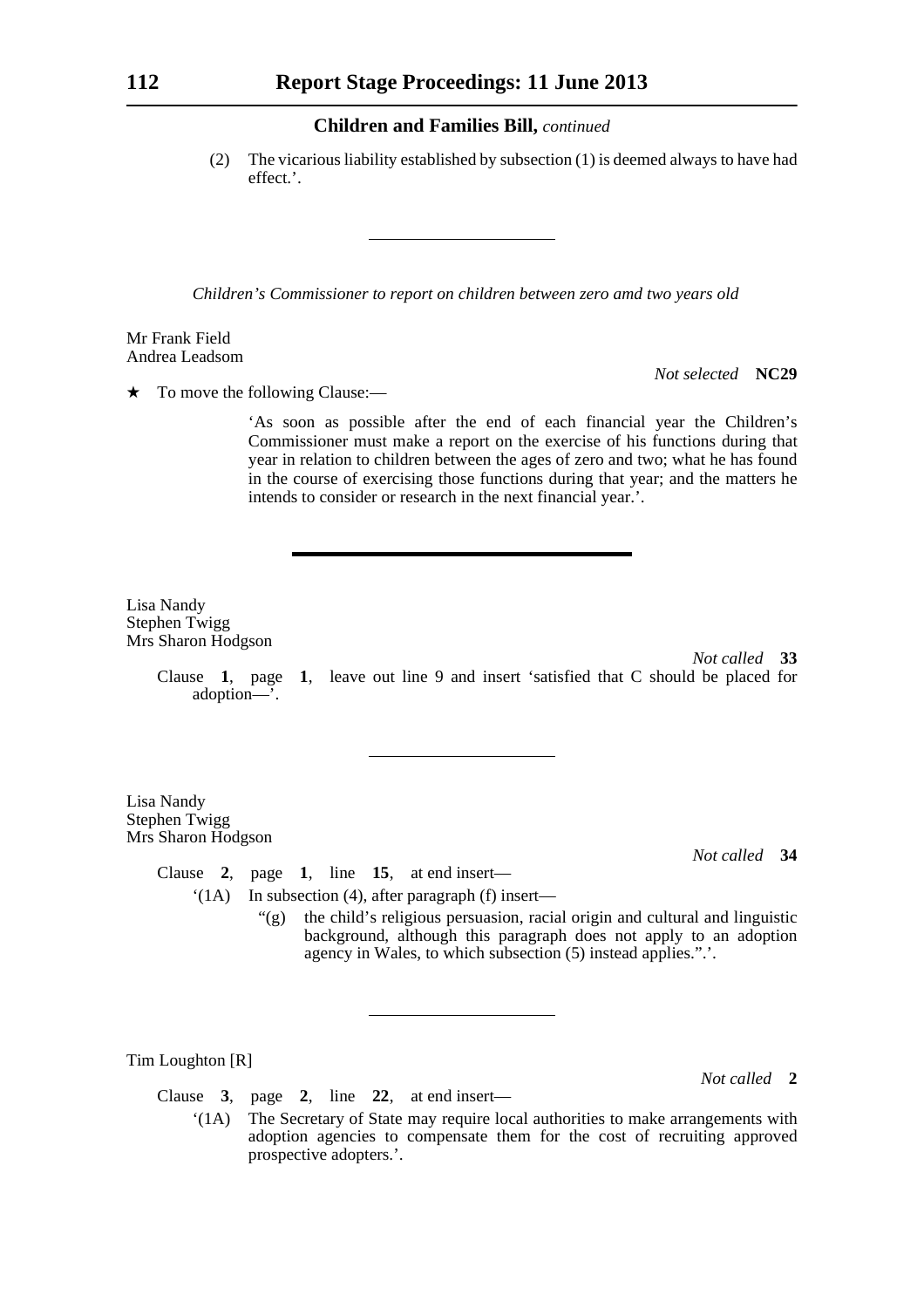Tim Loughton [R] Meg Munn *Not called* **29** Clause **3**, page **2**, line **22**, at end insert—  $'(1)$  Directions under subsection (1) may not be given before May 2017, being five years after the introduction of adoption scorecards.'.

Tim Loughton [R]

Clause **3**, page **2**, line **32**, leave out paragraph (c).

Secretary Michael Gove

Clause **6**, page **5**, line **9**, at end insert—

'( ) In section 129 (disclosure of information), in subsection (2)(a) after "suitable for adoption" insert "or for whom a local authority in England is considering adoption".'.

Secretary Michael Gove

Clause **8**, page **8**, line **42**, at end add—

- '(12) In Part 1 of Schedule 1 to the Legal Aid, Sentencing and Punishment of Offenders Act 2012 (civil legal services)—
	- (a) in paragraph 12(9) (victims of domestic violence and family matters), in the definition of "family enactment" after paragraph (o) insert—
		- "(p) section 51A of the Adoption and Children Act 2002 (post-adoption contact orders).", and
	- (b) in paragraph 13(1) (protection of children and family matters) after paragraph (f) insert—
		- "(g) orders under section 51A of the Adoption and Children Act 2002 (post-adoption contact)."'.

Bill Esterson Craig Whittaker

*Not called* **31**

Clause **9**, page **9**, line **8**, at end insert 'and section 23B (8A) and monitoring and evaluating the effectiveness of that local authority in discharging its duties under section 23C (4B) and section 23CA and advising them on ways to improve.'.

Bill Esterson Craig Whittaker

Clause **9**, page **9**, line **11**, at end add—

*Not called* **3**

*Agreed to* **9**

*Agreed to* **16**

*Not called* **32**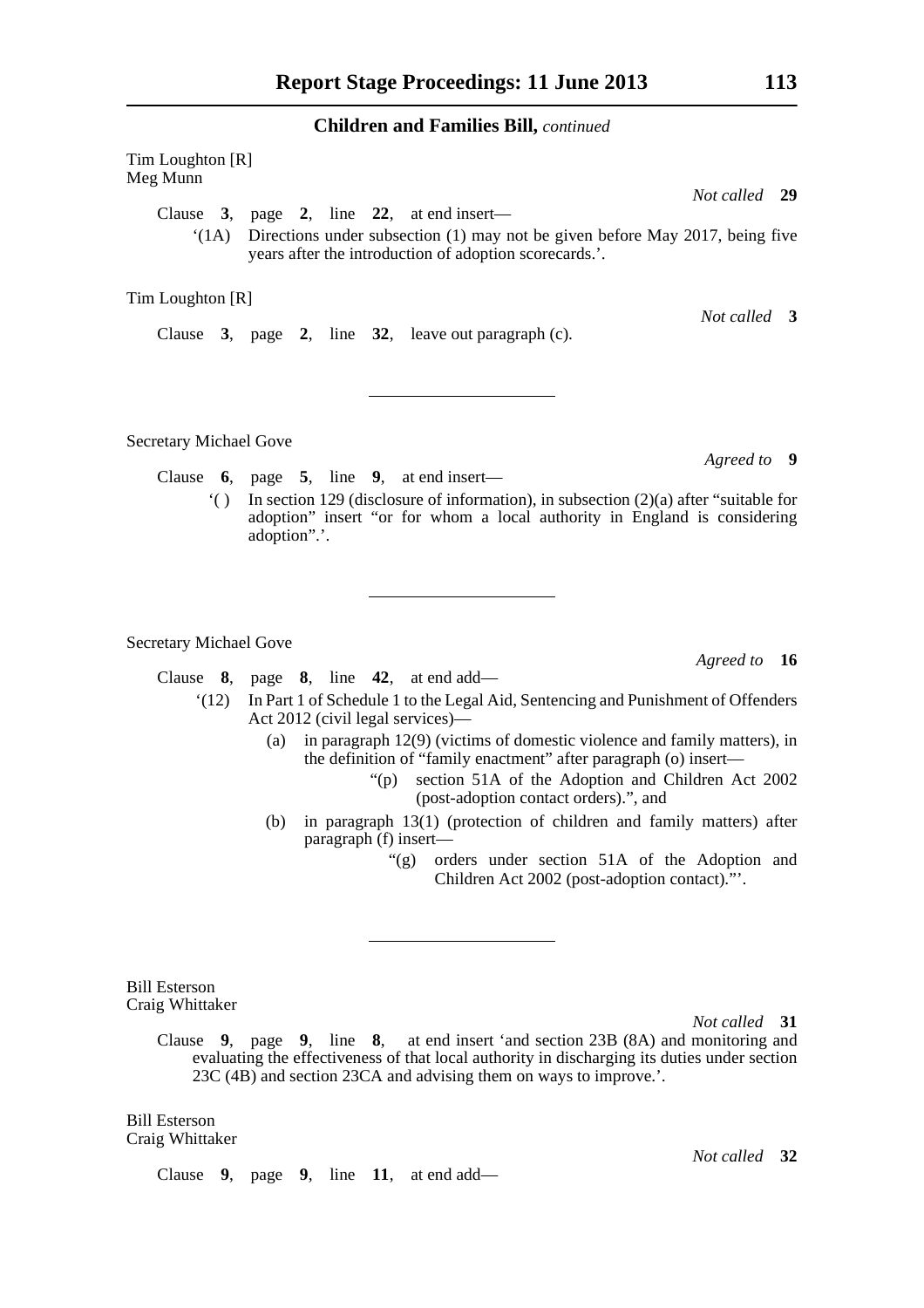- '(2) In the Children Act 1989, in section 23B after subsection (8) insert—
	- "(8A) The duty of local authorities under subsection (8) to safeguard and promote the child's welfare, includes in particular a duty to promote the child's educational achievement.".'.

Jeremy Corbyn

*Not called* **49** Clause **10**, page **9**, line **16**, at end insert 'unless in the view of the court it is unreasonable to do so'.

Lisa Nandy Stephen Twigg Mrs Sharon Hodgson

> Clause **11**, page **10**, line **10**, at end insert— '(2B) "Involvement" is any kind of direct or indirect involvement that promotes the welfare of the child. It shall not be taken to mean any particular division of a child's time.'.

#### Jeremy Corbyn

Clause **11**, page **10**, line **10**, at end insert—

'(2B) Involvement shall mean, but is not limited to, direct contact with a child by any means including supervised contact, indirect contact with a child by any means including letters or telephone or receiving information about a child from the other parent or a third party.'.

#### Jeremy Corbyn

Clause **12**, page **10**, line **35**, at end add— '(5) A child arrangements order that provides for a child to reside with a particular person is to be interpreted as granting rights of custody to that person.'.

Meg Munn Ann Coffey Bill Esterson

*Not called* **5**

Clause **14**, page **13**, line **8**, after 'issued', insert 'unless the court considers it necessary in order to safeguard or promote the child's welfare to permit additional time for the disposing of the application.'.

*Not called* **50**

*Not called* **35**

*Not called* **51**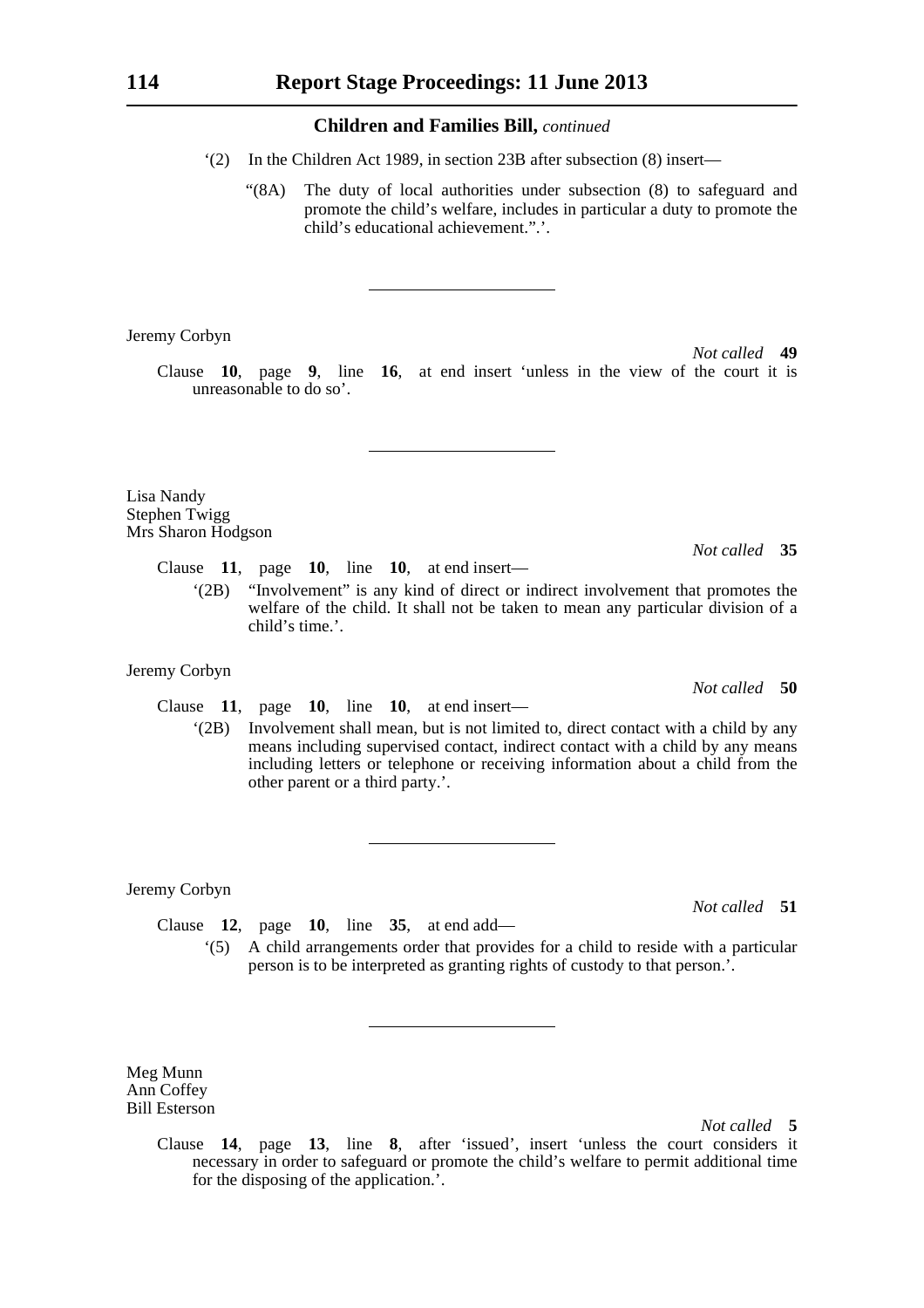Jeremy Corbyn

*Not called* **52** Clause **14**, page **13**, line **8**, after 'issued', insert 'unless in the view of the court it would be in the best interests of the child to set a different timetable'.

Meg Munn Ann Coffey Bill Esterson

*Not called* **6**

Clause **14**, page **13**, line **45**, at end insert 'or, having taken into consideration the safeguarding and promotion of the child's welfare, following evidence presented to the court relating to a planned programme of intervention, such longer time period as the court deems appropriate.'.

Lisa Nandy Stephen Twigg Mrs Sharon Hodgson

*Not called* **36**

- Clause **15**, page **14**, line **46**, at end insert—
	- '(A1) Section 22 of the Children Act 1989 (general duty of local authority in relation to children looked after by them) is amended as follows.
	- (B1) In subsection (4), after "proposing to look after,", insert "including when making any fundamental change to the care plan before or after a care order has been made.".'.

Meg Munn Ann Coffey Bill Esterson Lisa Nandy Mrs Sharon Hodgson

> Clause **15**, page **15**, line **3**, after 'provisions', insert 'and sibling placement arrangements'.

Meg Munn Ann Coffey Bill Esterson Lisa Nandy

*Not called* **8**

*Not called* **7**

Clause **15**, page **15**, line **6**, at end insert 'unless it deems such consideration necessary in assessing the permanence provisions of the section 31A plan for the child concerned and making the care order, taking into account the circumstances of the application and the safeguarding and promotion of the child's welfare.'.

Jeremy Corbyn

*Not called* **53**

Clause **15**, page **15**, line **6**, at end insert 'but may do so when any matter is brought to the court's attention by the child's guardian'.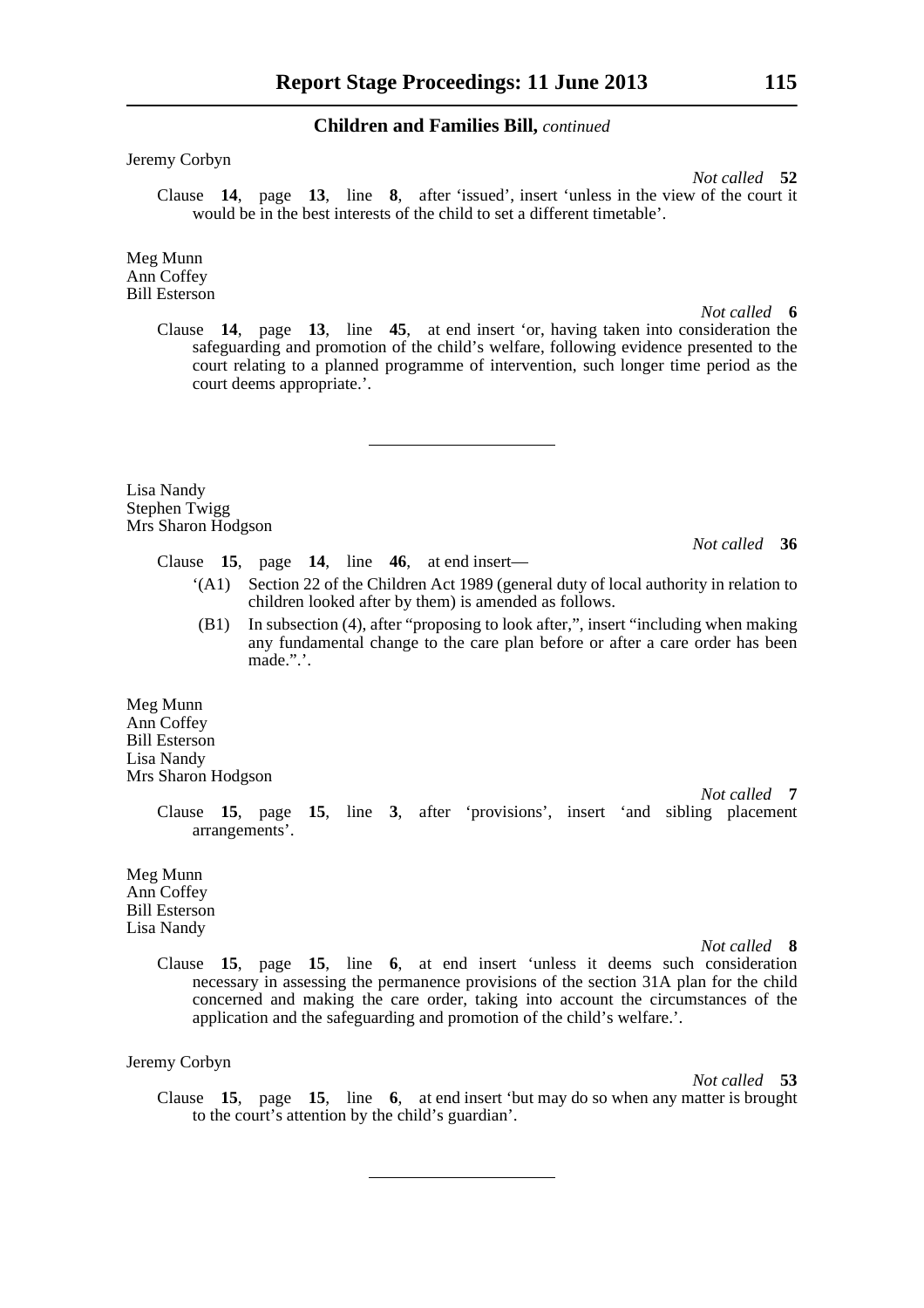| Mr Graham Stuart                                              | Not called 59                                                                                                                                                                                                |                                       |             |                         |           |                                                                                                                                                                                                                                                                                                                                           |               |    |  |
|---------------------------------------------------------------|--------------------------------------------------------------------------------------------------------------------------------------------------------------------------------------------------------------|---------------------------------------|-------------|-------------------------|-----------|-------------------------------------------------------------------------------------------------------------------------------------------------------------------------------------------------------------------------------------------------------------------------------------------------------------------------------------------|---------------|----|--|
| Clause                                                        | 19, page 18, line 22, at end add—<br>the right of the parent to make their own arrangements for some or all of<br>(e)<br>the special educational provision under section 7 of the Education Act<br>$1996.$ . |                                       |             |                         |           |                                                                                                                                                                                                                                                                                                                                           |               |    |  |
| Mr Robert Buckland<br>Mrs Sharon Hodgson                      |                                                                                                                                                                                                              |                                       |             |                         |           | Clause 21, page 19, line 16, leave out 'wholly or mainly'.                                                                                                                                                                                                                                                                                | Not called 39 |    |  |
|                                                               |                                                                                                                                                                                                              |                                       |             |                         |           |                                                                                                                                                                                                                                                                                                                                           |               |    |  |
| Mr Graham Stuart                                              |                                                                                                                                                                                                              |                                       |             |                         |           | Clause 23, page 19, line 29, leave out 'may have' and insert 'probably has'.                                                                                                                                                                                                                                                              | Not called    | 60 |  |
| Mr Graham Stuart                                              |                                                                                                                                                                                                              |                                       |             |                         |           | Clause 23, page 19, line 32, leave out 'may have' and insert 'probably has'.                                                                                                                                                                                                                                                              | Not called    | 61 |  |
| Mr Robert Buckland<br>Mrs Sharon Hodgson<br>Mrs Cheryl Gillan |                                                                                                                                                                                                              |                                       |             |                         |           |                                                                                                                                                                                                                                                                                                                                           |               |    |  |
|                                                               |                                                                                                                                                                                                              | a local authority must-<br>(a)<br>(b) | (i)<br>(ii) | publish these findings; | Ofsted.'. | Clause $27$ , page $22$ , line 3, at end insert—<br>"(2A) If the education and care provision provided as part of the local offer is deemed<br>insufficient to meet the needs of children and young people under subsection (2),<br>improve that provision until it is deemed sufficient by-<br>those consulted under subsection (3); and | Not called 46 |    |  |
|                                                               |                                                                                                                                                                                                              |                                       |             |                         |           |                                                                                                                                                                                                                                                                                                                                           |               |    |  |

Mr Graham Stuart

Clause **28**, page **23**, line **29**, at end insert ';

*Not called* **62**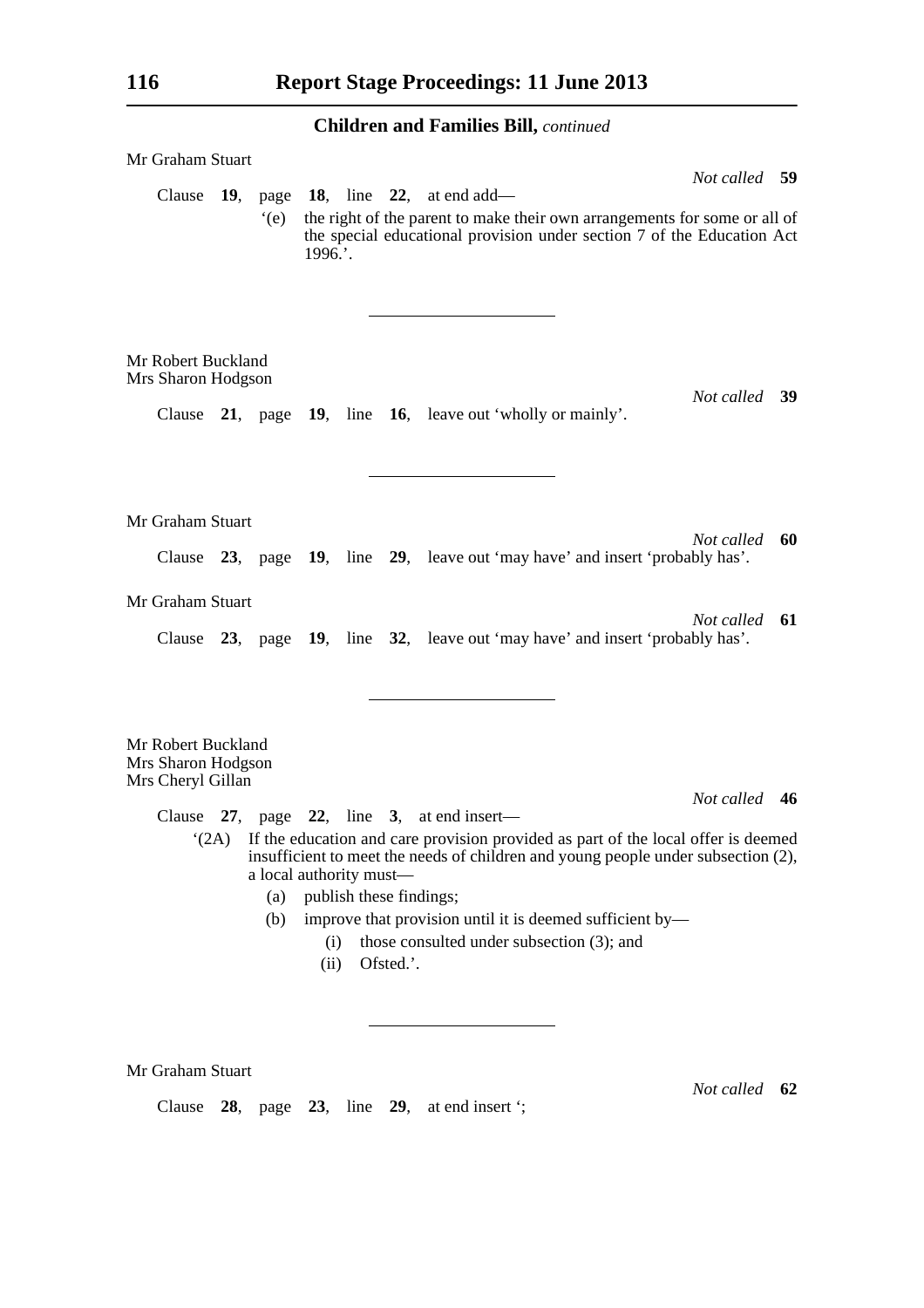(n) Parent Carer Forums.'.

| <b>Stephen Twigg</b><br>Mrs Sharon Hodgson<br>Lisa Nandy                                                                                                                                                      |      |                              |  |  |  |                                                                                                                                                                                                                                                                                                                                                   |               |  |
|---------------------------------------------------------------------------------------------------------------------------------------------------------------------------------------------------------------|------|------------------------------|--|--|--|---------------------------------------------------------------------------------------------------------------------------------------------------------------------------------------------------------------------------------------------------------------------------------------------------------------------------------------------------|---------------|--|
|                                                                                                                                                                                                               |      |                              |  |  |  | Clause 30, page 24, line 21, leave out 'it expects to be' and insert 'which is'.                                                                                                                                                                                                                                                                  | Not called 66 |  |
| <b>Stephen Twigg</b><br>Mrs Sharon Hodgson<br>Lisa Nandy                                                                                                                                                      |      |                              |  |  |  |                                                                                                                                                                                                                                                                                                                                                   |               |  |
|                                                                                                                                                                                                               |      |                              |  |  |  | Clause 30, page 24, line 24, leave out 'it expects to be' and insert 'which is'.                                                                                                                                                                                                                                                                  | Not called 67 |  |
| <b>Caroline Nokes</b>                                                                                                                                                                                         |      |                              |  |  |  |                                                                                                                                                                                                                                                                                                                                                   | Not called 30 |  |
|                                                                                                                                                                                                               |      |                              |  |  |  | Clause $30$ , page $24$ , line $34$ , at end insert—                                                                                                                                                                                                                                                                                              |               |  |
|                                                                                                                                                                                                               |      | f(f)                         |  |  |  | arrangements to assist young people and parents in managing a personal<br>budget should they choose one.'.                                                                                                                                                                                                                                        |               |  |
| <b>Stephen Twigg</b><br>Mrs Sharon Hodgson<br>Lisa Nandy                                                                                                                                                      |      |                              |  |  |  |                                                                                                                                                                                                                                                                                                                                                   | Not called 68 |  |
| <b>Stephen Twigg</b><br>Mrs Sharon Hodgson                                                                                                                                                                    |      |                              |  |  |  | Clause 30, page 24, line 39, at end insert ', including in online communities.'.                                                                                                                                                                                                                                                                  |               |  |
| Lisa Nandy                                                                                                                                                                                                    |      |                              |  |  |  |                                                                                                                                                                                                                                                                                                                                                   |               |  |
|                                                                                                                                                                                                               |      |                              |  |  |  | Clause 30, page 25, line 7, at end insert—                                                                                                                                                                                                                                                                                                        | Not called 69 |  |
|                                                                                                                                                                                                               | (7A) | of each House of Parliament. |  |  |  | The Secretary of State shall lay a draft of regulations setting out the minimum<br>level of specific special educational provision, health care provision and social<br>care provision that local authorities must provide as part of their local offer, and<br>the regulations are not to be made unless they have been approved by a resolution |               |  |
|                                                                                                                                                                                                               | (7B) | must—                        |  |  |  | Once regulations under subsection (7A) have been made, the Secretary of State                                                                                                                                                                                                                                                                     |               |  |
|                                                                                                                                                                                                               |      | (a)                          |  |  |  | issued guidance to local authorities on how to meet these regulations, and                                                                                                                                                                                                                                                                        |               |  |
| (b)<br>publish information on these regulations accessible to the families of<br>children and young people with special educational needs on the<br>Department's website, and in any other way he sees fit.'. |      |                              |  |  |  |                                                                                                                                                                                                                                                                                                                                                   |               |  |
|                                                                                                                                                                                                               |      |                              |  |  |  |                                                                                                                                                                                                                                                                                                                                                   |               |  |

Clause **36**, page **28**, line **21**, at end insert—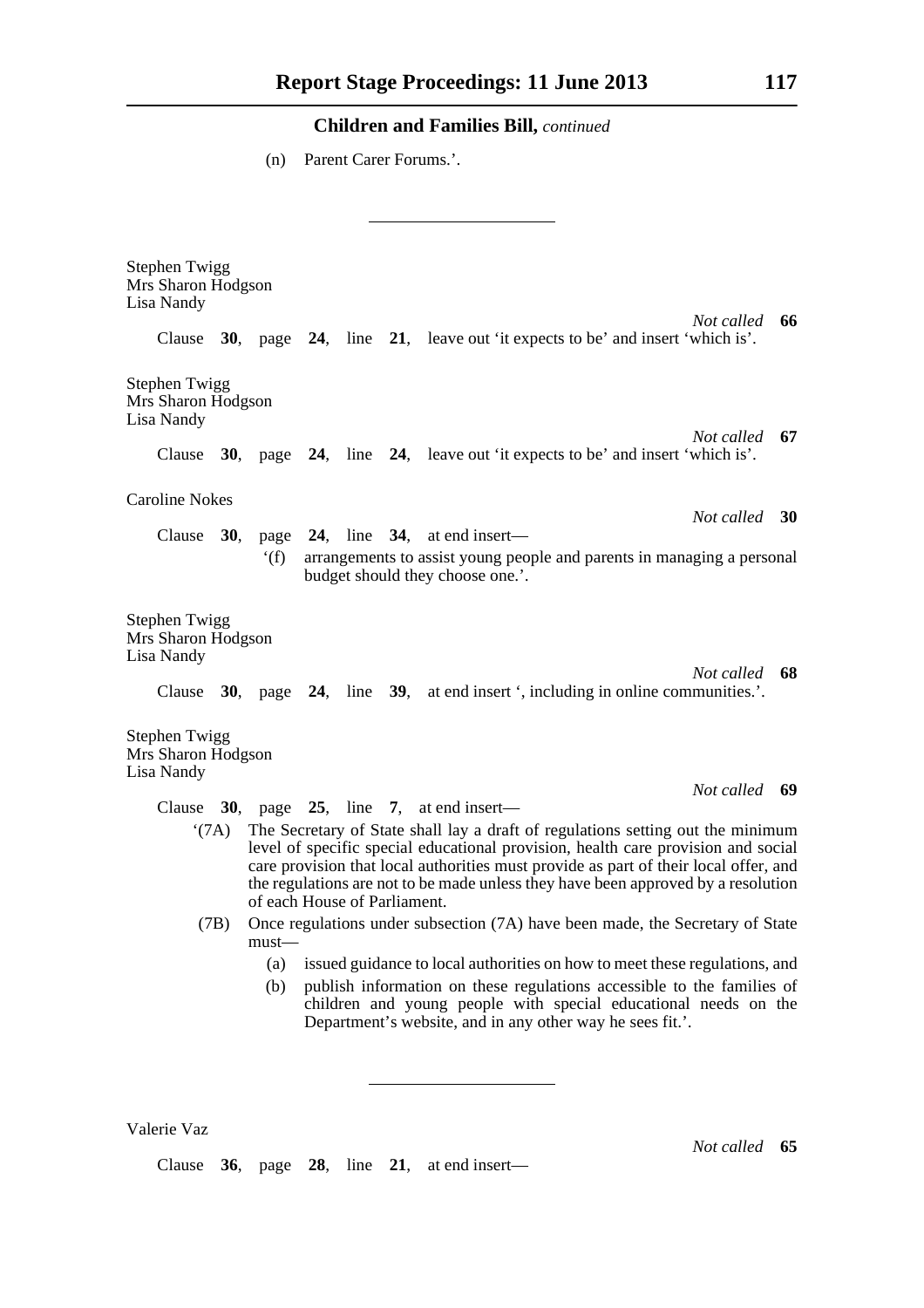$'(1A)$  A person acting on behalf of a school or a post-16 institution  $('A")$  must request an EHC needs assessment for a child or young person ("B") as soon as A becomes aware that B has been diagnosed with epilepsy or a related condition.'.

Mr Robert Buckland Mrs Sharon Hodgson

Clause **36**, page **29**, line **20**, leave out subsection (10).

Mr Robert Buckland

Clause **37**, page **30**, line **8**, leave out from 'provision' to end of line 10 and insert 'required by the child or young person.'.

Mr Robert Buckland Mrs Sharon Hodgson

Clause **37**, page **30**, line **13**, leave out subsection (4).

Mr Robert Buckland

Clause **38**, page **30**, line **35**, at end insert— '(g) an institution of higher education which the young person has accepted an offer from.'.

Secretary Michael Gove

Clause **41**, page **32**, line **28**, after 'needs,' insert—

'(ba) an independent school—

- (i) which has been entered on the register of independent schools in Wales (kept under section 158 of the Education Act 2002), and
- (ii) which is specially organised to make special educational provision for pupils with special educational needs,'.

Mr Robert Buckland Mrs Sharon Hodgson

Clause **42**, page **33**, line **6**, at end insert—

'(2A) If the plan specifies social care provision, the responsible local authority must secure the specified social care provision for the child or young person.'.

*Agreed to* **17**

*Not called* **37**

*Not called* **41**

*Not called* **45**

*Not called* **44**

*Not called* **40**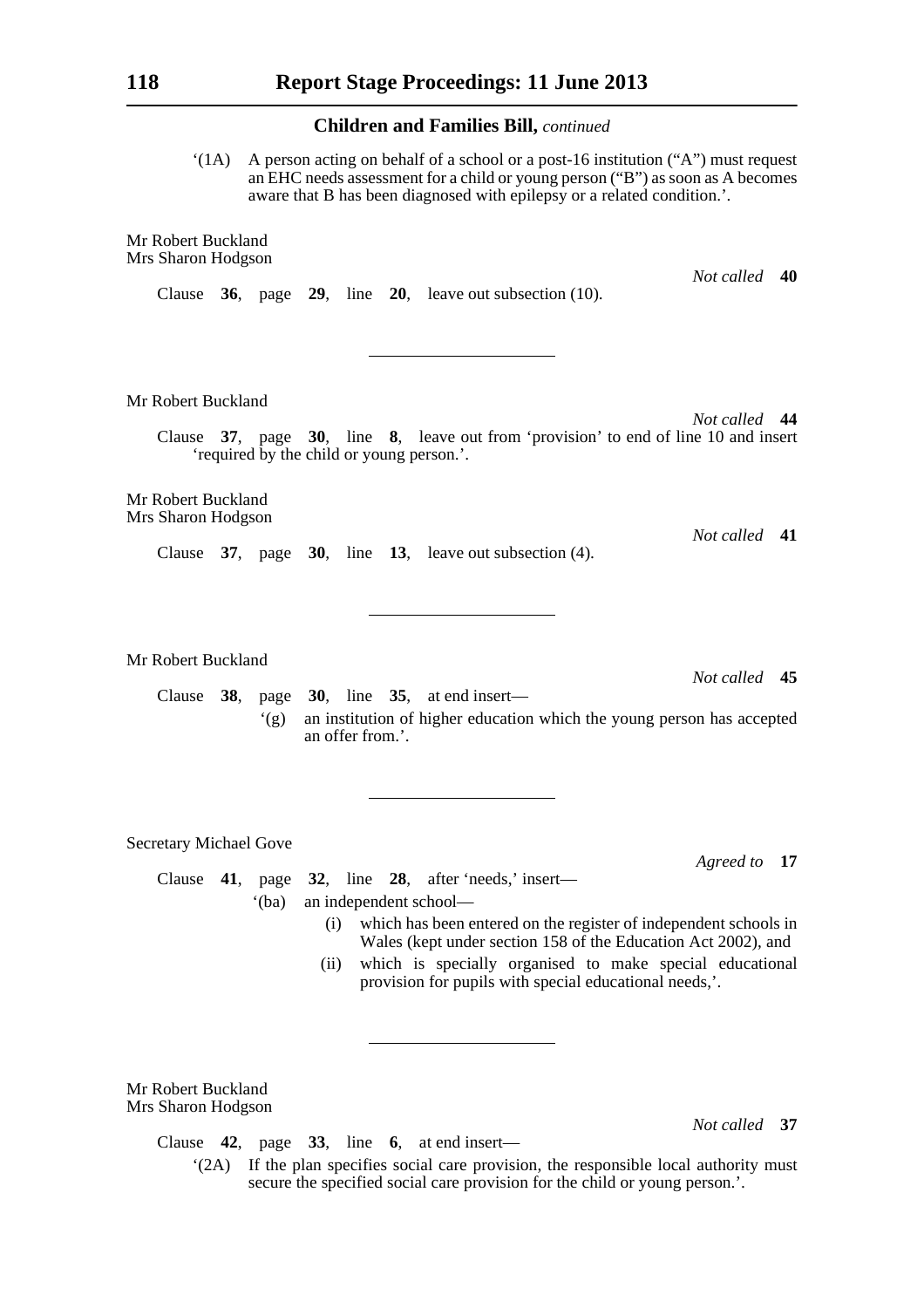| Mr Graham Stuart                         |      |                              |               |                                                                                                                                                                                                                                                                         |               |    |
|------------------------------------------|------|------------------------------|---------------|-------------------------------------------------------------------------------------------------------------------------------------------------------------------------------------------------------------------------------------------------------------------------|---------------|----|
|                                          |      |                              |               | Clause 42, page 33, line 13, leave out 'suitable alternative arrangements' and insert<br>'arrangements suitable to the age, ability, aptitude and special needs of the child or young<br>person and has chosen not to receive assistance with making provision          | Not called 63 |    |
| Mr Robert Buckland<br>Mrs Sharon Hodgson |      |                              |               | Clause $44$ , page $34$ , line 3, leave out subsection $(5)$ .                                                                                                                                                                                                          | Not called 42 |    |
| Mr Robert Buckland<br>Mrs Sharon Hodgson |      |                              |               |                                                                                                                                                                                                                                                                         | Not called 43 |    |
|                                          |      |                              |               | Clause 45, page 34, line 37, leave out subsection (4).                                                                                                                                                                                                                  |               |    |
| Mr Graham Stuart                         |      |                              |               |                                                                                                                                                                                                                                                                         | Not called 64 |    |
|                                          | (4A) |                              |               | Clause $45$ , page $34$ , line $39$ , at end insert—<br>A local authority must not cease to maintain an EHC plan on the sole ground that<br>the child or young person is educated otherwise than at school in accordance with<br>section 7 of the Education Act 1996.'. |               |    |
| <b>Secretary Michael Gove</b>            |      |                              |               |                                                                                                                                                                                                                                                                         |               |    |
|                                          |      |                              |               | Clause 48, page 36, line 19, at beginning insert 'Special educational'.                                                                                                                                                                                                 | Agreed to 18  |    |
| <b>Secretary Michael Gove</b>            |      |                              |               |                                                                                                                                                                                                                                                                         |               |    |
|                                          |      |                              |               | Clause 48, page 36, line 20, leave out 'provision' and insert 'having been'.                                                                                                                                                                                            | Agreed to     | 19 |
| <b>Secretary Michael Gove</b>            |      |                              |               |                                                                                                                                                                                                                                                                         |               |    |
|                                          |      |                              |               | Clause $48$ , page $36$ , line $21$ , at end insert—                                                                                                                                                                                                                    | Agreed to 20  |    |
|                                          | (6)  | Subsection $(7)$ applies if— |               |                                                                                                                                                                                                                                                                         |               |    |
|                                          |      | (a)                          |               | an EHC plan is maintained for a child or young person, and                                                                                                                                                                                                              |               |    |
|                                          |      | (b)                          | health care). | health care provision specified in the plan is acquired for him or her by<br>means of a payment made by a commissioning body under section<br>12A(1) of the National Health Service Act 2006 (direct payments for                                                       |               |    |
|                                          | (7)  |                              |               | The health care provision is to be treated as having been arranged by the<br>commissioning body in pursuance of its duty under section $42(3)$ of this Act,<br>subject to any prescribed conditions or exceptions.                                                      |               |    |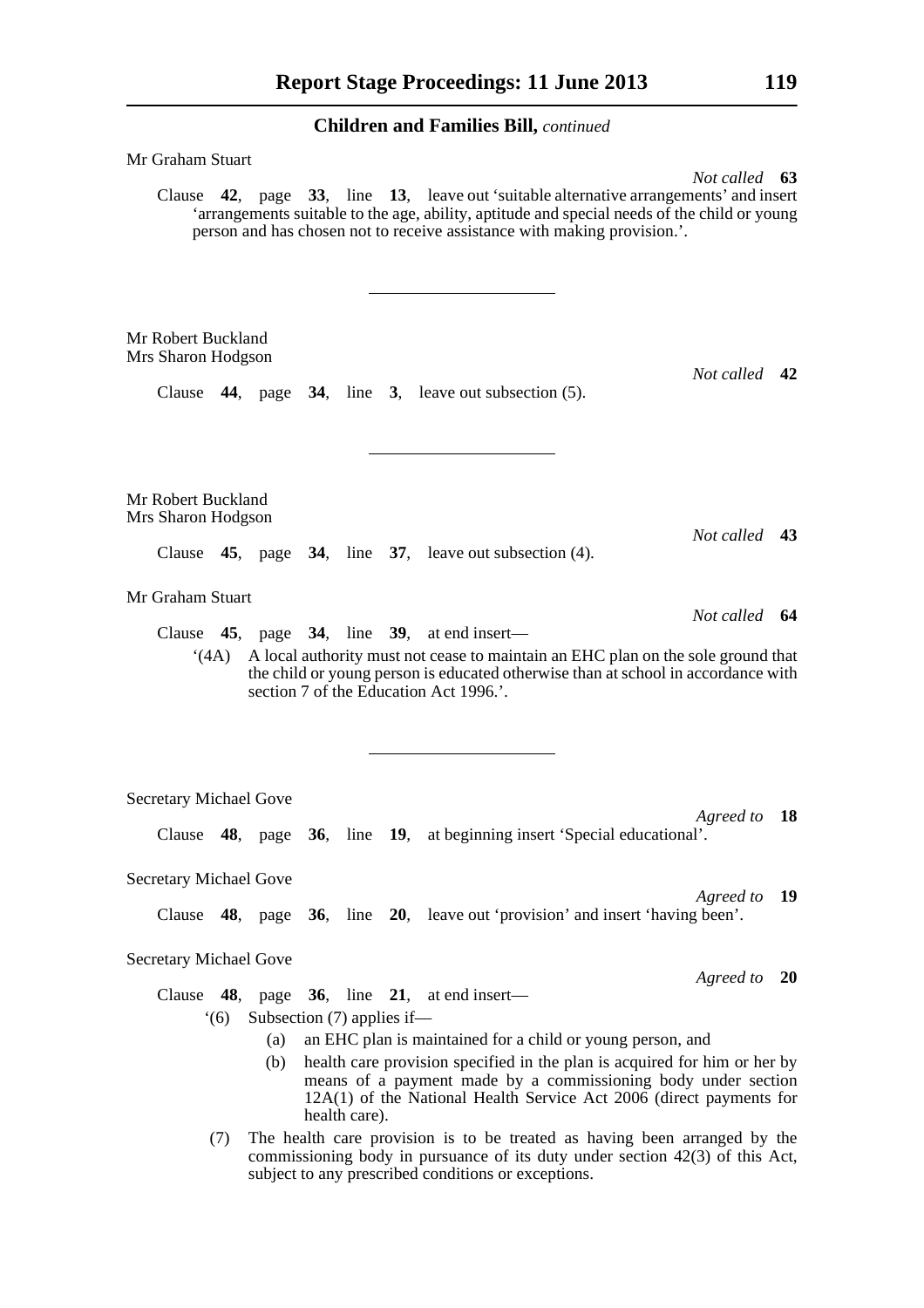(8) "Commissioning body", in relation to any specified health care provision, means a body that is under a duty to arrange health care provision of that kind in respect of the child or young person.'.

Stephen Twigg Mrs Sharon Hodgson Lisa Nandy

*Not called* **70**

Clause **48**, page **36**, line **21**, at end add—

- '(6) This section will not have effect until an Order is made by the Secretary of State, subject to affirmative resolution by both Houses of Parliament.
- (7) Before making an Order under subsection (6), the Secretary of State must lay a copy of a report before both Houses of Parliament detailing findings from the pathfinder authorities established under the Special Educational Needs (Direct Payments) (Pilot Scheme) Order 2012, including but not limited to—
	- (a) the impact on educational outcomes for children and young people;
	- (b) the quality of provision received by children and young people;
	- (c) the value for money achieved;
	- (d) the impact on services provided for children and young people without EHC plans, or those for whom direct payments were not made.
- (8) The Secretary of State may not prepare a report under subsection (7) until September 2014.
- (9) An Order made under subsection (6) may amend this section as the Secretary of State deems necessary to ensure the effective operation of personal budgets, having had regard to the finding of the report produced by virtue of subsection  $(7).'.$

Secretary Michael Gove

*Agreed to* **21**

Clause **49**, page **36**, line **28**, after 'authority', insert 'in England'.

Mr Robert Buckland Mrs Sharon Hodgson

*Not called* **38**

- Clause **50**, page **37**, line **18**, at end insert '; (g) the social care provision specified in an EHC plan;
	- (h) the healthcare provision specified in an EHC plan.'.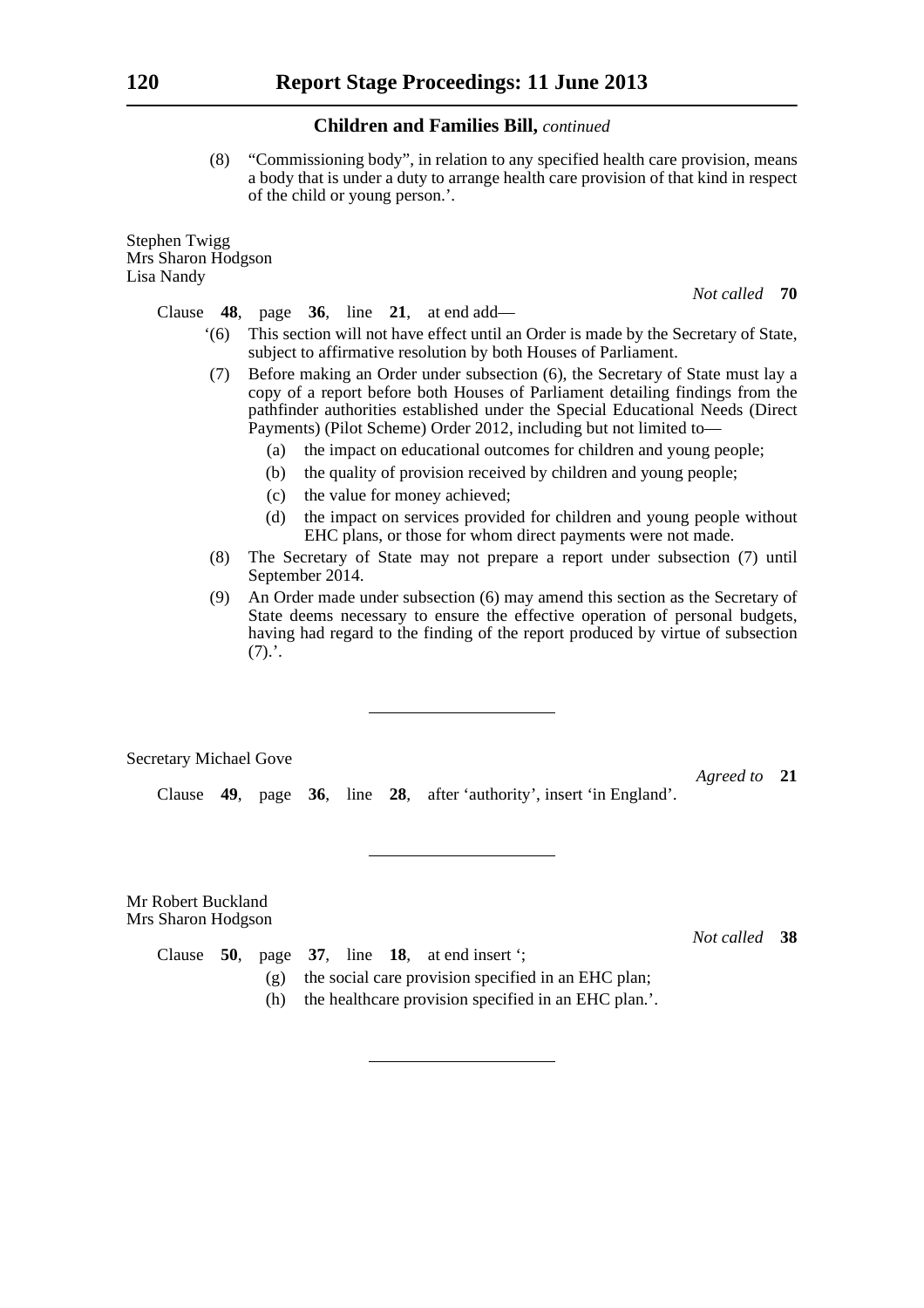**Children and Families Bill,** *continued* Mr Robert Buckland Mrs Sharon Hodgson *Not called* **47** Page **48**, line **35**, leave out Clause 69. Stephen Twigg Mrs Sharon Hodgson Lisa Nandy *Not called* **71** Clause **65**, page **45**, line **37**, leave out '19' and insert '25'. Stephen Twigg Mrs Sharon Hodgson Lisa Nandy *Not called* **72** Clause **65**, page **46**, line **11**, leave out '19' and insert '25'. Stephen Twigg Mrs Sharon Hodgson Lisa Nandy *Not called* **73** Clause **67**, page **47**, line **21**, leave out 'such persons as the Secretary of State sees fit' and insert 'publicly, for a period of not less than 90 days'. Stephen Twigg Mrs Sharon Hodgson Lisa Nandy *Not called* **74** Clause **67**, page **47**, line **22**, leave out 'by them' and insert 'as part of that consultation'. Stephen Twigg Mrs Sharon Hodgson Lisa Nandy *Not called* **75** Clause **67**, page **47**, line **23**, leave out subsections (3) to (8) and insert— '(3) A code, or revision of a code, does not come into operation until the Secretary of State by order so provides. (4) The power conferred by subsection (3) shall be made by statutory instrument. (5) An order bringing a code, or revision of a code, into operation may not be made unless a draft order has been laid before and approved by resolution of each House of Parliament.

> (6) When an Order or draft of an order is laid, the code or revision of a code to which it relates must also be laid.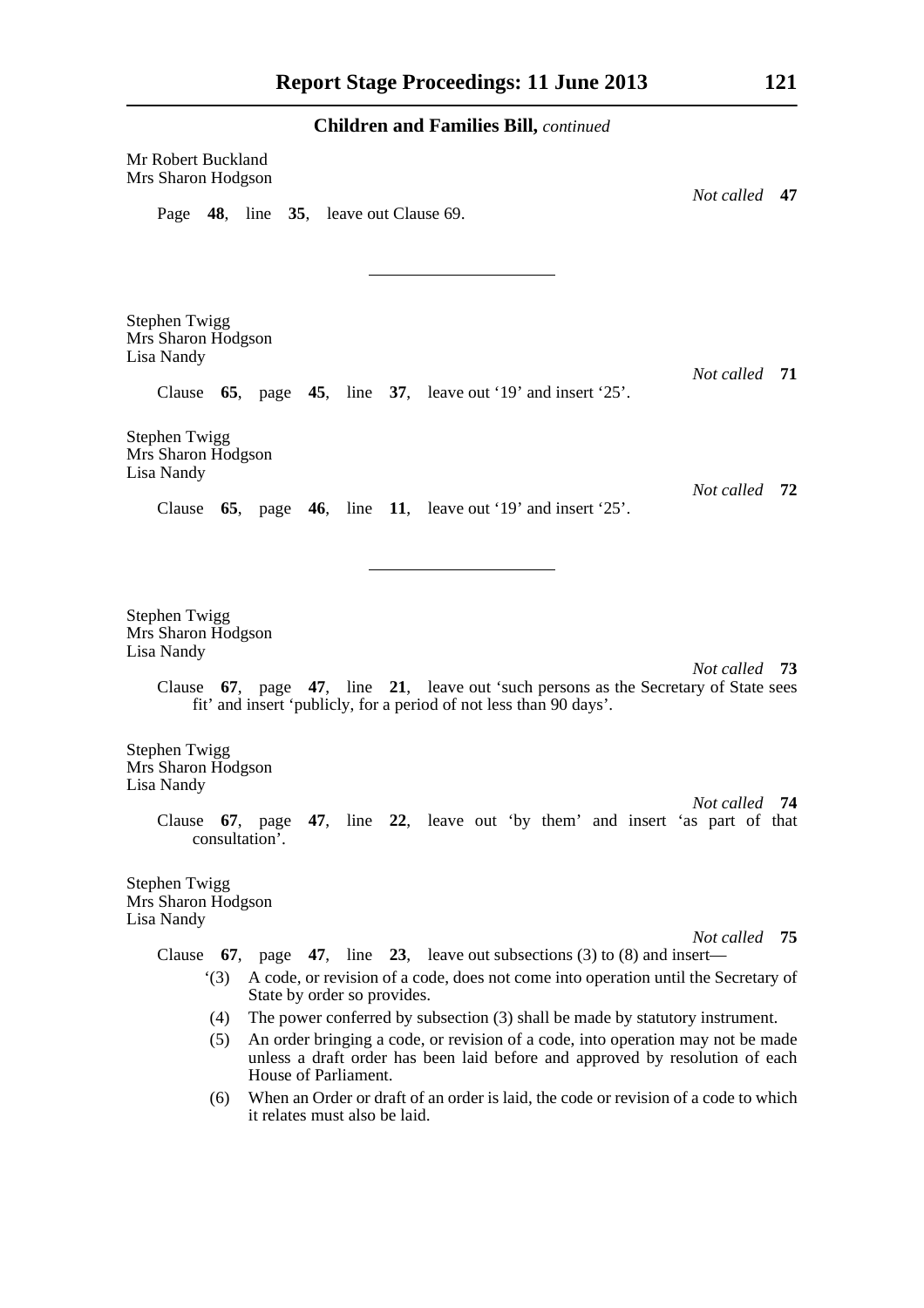(7) No order or draft of an order may be laid until the consultation required by subsection (2) has taken place.'.

Mr Robert Buckland

*Not called* **48** Clause **72**, page **49**, line **46**, leave out from 'education,' to end of line 1 on page 50.

Stephen Twigg Mrs Sharon Hodgson Lisa Nandy

*Not called* **76**

Clause **73**, page **50**, line **16**, at beginning insert 'If, after a consultation period of not less than three months, and the publication of a response to the consultation, the Secretary of State is satisfied with the provisions, he may make an order so that'.

Stephen Twigg Mrs Sharon Hodgson Lisa Nandy

Page **50**, line **29**, leave out Clause 75.

Lisa Nandy Ian Murray Kate Green Mrs Sharon Hodgson *Not called* **77**

*Not called* **54**

*Agreed to* **26**

Clause **87**, page **59**, line **9**, leave out subsection (8) and insert—

'(8) Regulations under section 75E may provide for the taking of leave under section 75E in a single period, or in non-consecutive periods, or in periods shorter than the period which constitutes, for the employee, a week's leave.'.

Secretary Michael Gove

Clause **87**, page **66**, leave out line 34 and insert—

- '(b) a person who is an employer or former employer of such a person.
- (2A) In subsection (2)(b) "employer", in relation to a person falling within subsection (2)(a) who is an employed earner, includes a person who is a secondary contributor as regards that employed earner.
- (2B) The conditions as to employment or self-employment that may be specified in provision under section  $75E(2)$  or (5) or  $75G(2)$  or (5) include conditions as to being in employed or self-employed earner's employment.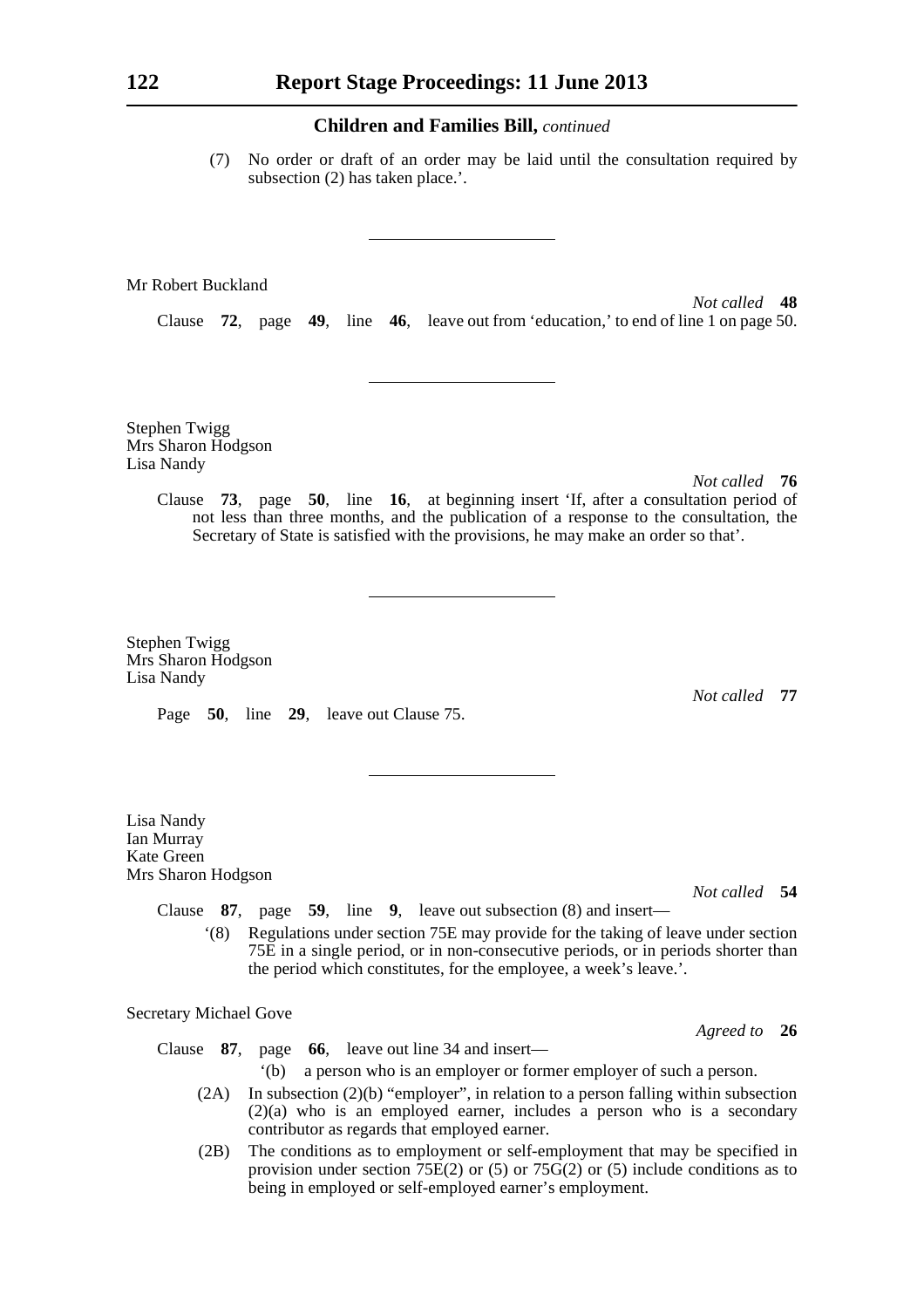- (2C) In subsections (2A) and (2B)—
	- "employed earner" and "self-employed earner" have the meaning given by section 2 of the Social Security Contributions and Benefits Act 1992, subject for these purposes to the effect of regulations made under section  $2(2)(b)$  of that Act (persons who are to be treated as employed or selfemployed earners);
	- "employment", in the case of employment as an employed or self-employed earner, has the meaning given by section 122 of that Act;
	- "secondary contributor", as regards an employed earner, means a person who—
		- (a) is indicated by section  $7(1)$  of that Act, as that subsection has effect subject to section 7(2) of that Act, as being a secondary contributor as regards the earner, or
		- (b) is indicated by regulations under section  $7(2)$  of that Act as being a person to be treated as a secondary contributor as regards the earner.'.

Lisa Nandy Ian Murray Kate Green Mrs Sharon Hodgson

Clause **97**, page **91**, line **9**, after 'take', insert 'reasonable'.

Lisa Nandy Ian Murray Kate Green Mrs Sharon Hodgson

Clause **97**, page **94**, line **6**, after 'take', insert 'reasonable'.

Lisa Nandy Ian Murray Kate Green Mrs Sharon Hodgson

*Not called* **57**

*Not called* **55**

*Not called* **56**

Clause **102**, page **110**, line **36**, leave out 'If an employer allows an employee to appeal' and insert 'Where an employee appeals'.

Lisa Nandy Ian Murray Kate Green Mrs Sharon Hodgson

*Not called* **58** Clause **102**, page **111**, line **19**, leave out 'where the employer allows the employee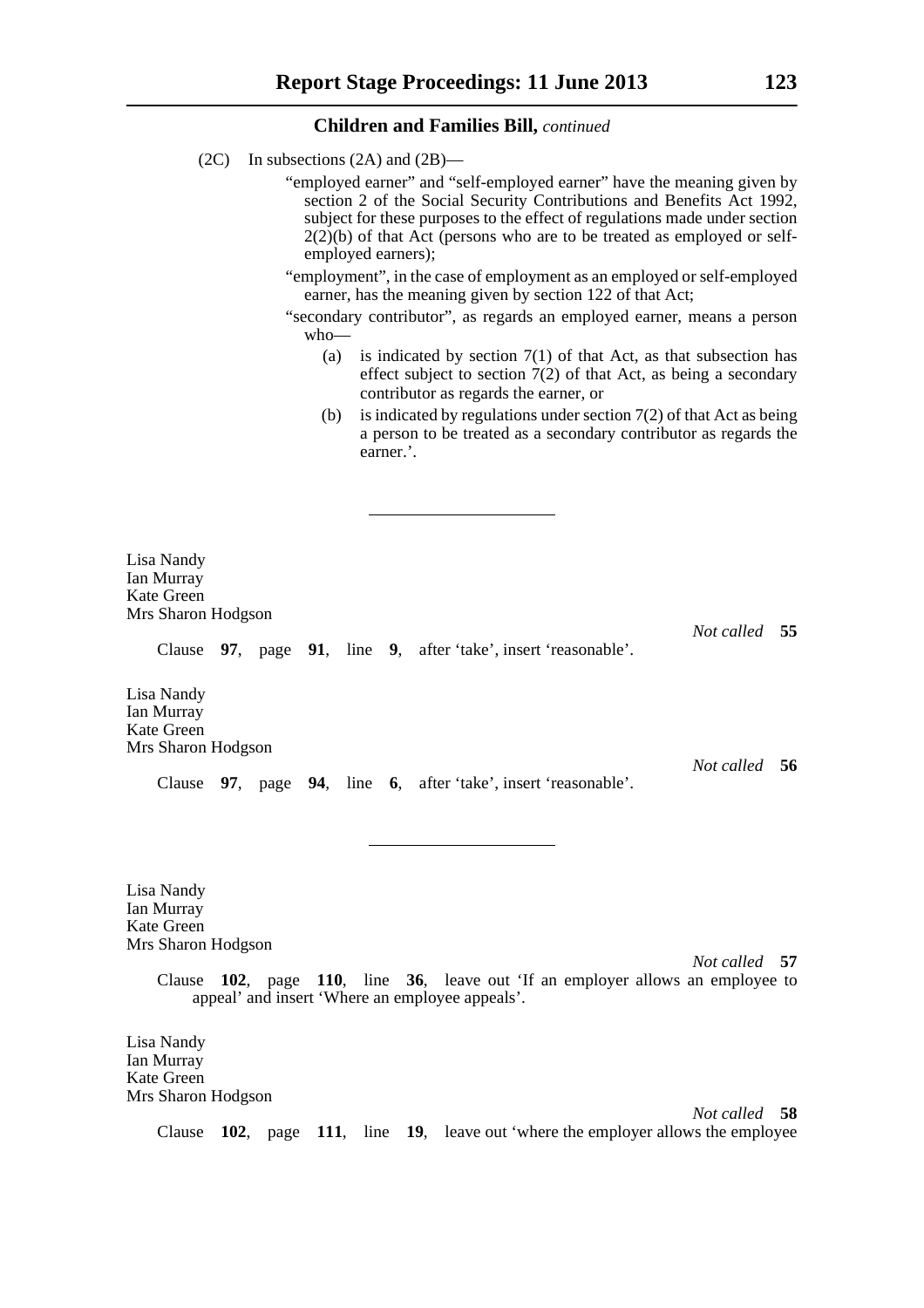to appeal' and insert 'where an employee appeals'.

Secretary Michael Gove

*Agreed to* **28**

Clause **107**, page **113**, line **39**, at end insert—

- '(2) Subsections (3) to (5) apply if section 85(1) of the Legal Aid, Sentencing and Punishment of Offenders Act 2012 ("the 2012 Act") comes into force on or before the day on which this Act is passed.
- (3) Section 85 of the 2012 Act (removal of £5,000 limit on certain fines on conviction by magistrates' court) applies in relation to the following offences as if the offences were relevant offences (as defined in section 85(3) of that Act)—
	- (a) the offence contained in the new section  $51C(4)$  to be inserted into the Childcare Act 2006 by paragraph 13 of Schedule 4 to this Act;
	- (b) the offence contained in the new section  $51F(1)$  to be inserted into that Act by paragraph 13 of that Schedule;
	- (c) the offence contained in the new section  $61D(4)$  to be inserted into that Act by paragraph 26 of that Schedule;
	- (d) the offence contained in the new section  $61G(1)$  to be inserted into that Act by paragraph 26 of that Schedule;
	- (e) the offence contained in the new section  $69C(6)$  to be inserted into that Act by paragraph 36 of that Schedule;
	- (f) the offence contained in the new section  $76B(3)$  to be inserted into that Act by paragraph 46 of that Schedule.
- (4) Section 85 of the 2012 Act (removal of £5,000 limit on certain fines on conviction by magistrates' court) applies in relation to the power in the new section 69A(1)(b) to be inserted into the Childcare Act 2006 by paragraph 35 of Schedule 4 to this Act as if the power were a relevant power (as defined in section 85(3) of the 2012 Act).
- (5) Regulations described in section 85(11) of the 2012 Act may amend, repeal or otherwise modify a provision of this Act or the Childcare Act 2006.'.

Secretary Michael Gove

*Agreed to* **10**

- Schedule **1**, page **116**, leave out lines 5 to 12 and insert—
	- '"(2A) Regulations may make provision permitting the disclosure of prescribed information entered in the register, or compiled from information entered in the register—
		- (a) to an adoption agency or to a Welsh, Scottish or Northern Irish adoption agency for any prescribed purpose, or
		- (b) for the purpose of enabling the information to be entered in a register which is maintained in respect of Wales, Scotland or Northern Ireland and which contains information about children who are suitable for adoption or prospective adopters who are suitable to adopt a child."'.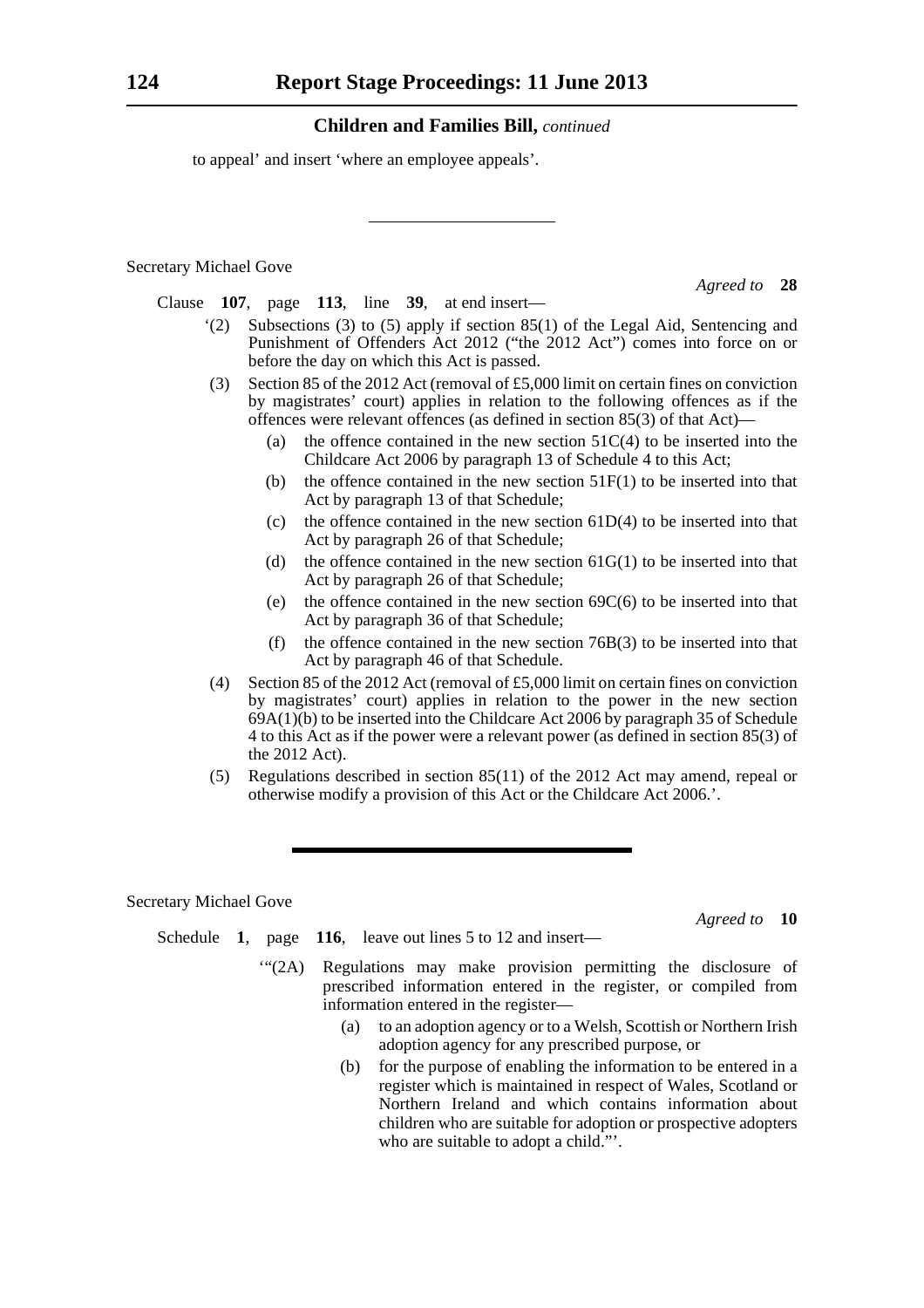| <b>Secretary Michael Gove</b> |  |  |          |  |  |                                                                                                                                                                                                                                                  |              |  |  |
|-------------------------------|--|--|----------|--|--|--------------------------------------------------------------------------------------------------------------------------------------------------------------------------------------------------------------------------------------------------|--------------|--|--|
|                               |  |  | $(a)$ '. |  |  | Schedule 1, page 116, line 13, after $(4)$ insert $-$                                                                                                                                                                                            | Agreed to 11 |  |  |
| <b>Secretary Michael Gove</b> |  |  |          |  |  |                                                                                                                                                                                                                                                  |              |  |  |
|                               |  |  |          |  |  | Schedule 1, page 116, line 13, at end insert— $\cdot$ , and<br>(b) after " $(2)$ " insert "or $(2A)$ "                                                                                                                                           | Agreed to 12 |  |  |
| <b>Secretary Michael Gove</b> |  |  |          |  |  |                                                                                                                                                                                                                                                  |              |  |  |
|                               |  |  |          |  |  | Schedule 1, page 116, line 17, at end insert—<br>() in paragraph (a) after " $(2)$ " insert "or $(2A)$ ",.                                                                                                                                       | Agreed to 13 |  |  |
| <b>Secretary Michael Gove</b> |  |  |          |  |  |                                                                                                                                                                                                                                                  |              |  |  |
|                               |  |  |          |  |  | Schedule 1, page 116, line 21, leave out $(2A)(a)$ and insert $(2A)$ .                                                                                                                                                                           | Agreed to 14 |  |  |
| <b>Secretary Michael Gove</b> |  |  |          |  |  |                                                                                                                                                                                                                                                  |              |  |  |
|                               |  |  |          |  |  | Schedule 1, page 116, line 22, leave out 'after "subsection" insert " $(2A)(b)$ or"<br>and insert 'for "to whom information is disclosed under subsection (3)" substitute "in<br>respect of information disclosed under subsection (2A) or (3)". | Agreed to 15 |  |  |

#### Secretary Michael Gove

*Agreed to* **22** Schedule **3**, page **149**, line **25**, leave out 'young person' and insert 'person over compulsory school age but under 25'.

#### Secretary Michael Gove

Schedule **3**, page **151**, line **7**, at end insert—

*'Local Government Act 1974 (c. 7)*

61A In Schedule 5 to the Local Government Act 1974 (matters not subject to investigation by Local Commissioners), in paragraph 5(2)(b) for "by section 312" substitute "by section 579(1)".

*Disabled Persons (Services, Consultation and Representation) Act 1986 (c. 33)*

- 61B (1) In the Disabled Persons (Services, Consultation and Representation) Act 1986, section 5 (disabled persons leaving special education) is amended as follows.
	- (2) In subsection  $(1)$ -
		- (a) in paragraph (a) after "needs)" insert ", or have maintained an EHC plan under section 37 of the Children and Families Act 2013,", and
		- (b) in paragraph (b) after "statement" (in both places) insert "or plan".
	- (3) In subsection (2)—

*Agreed to* **23**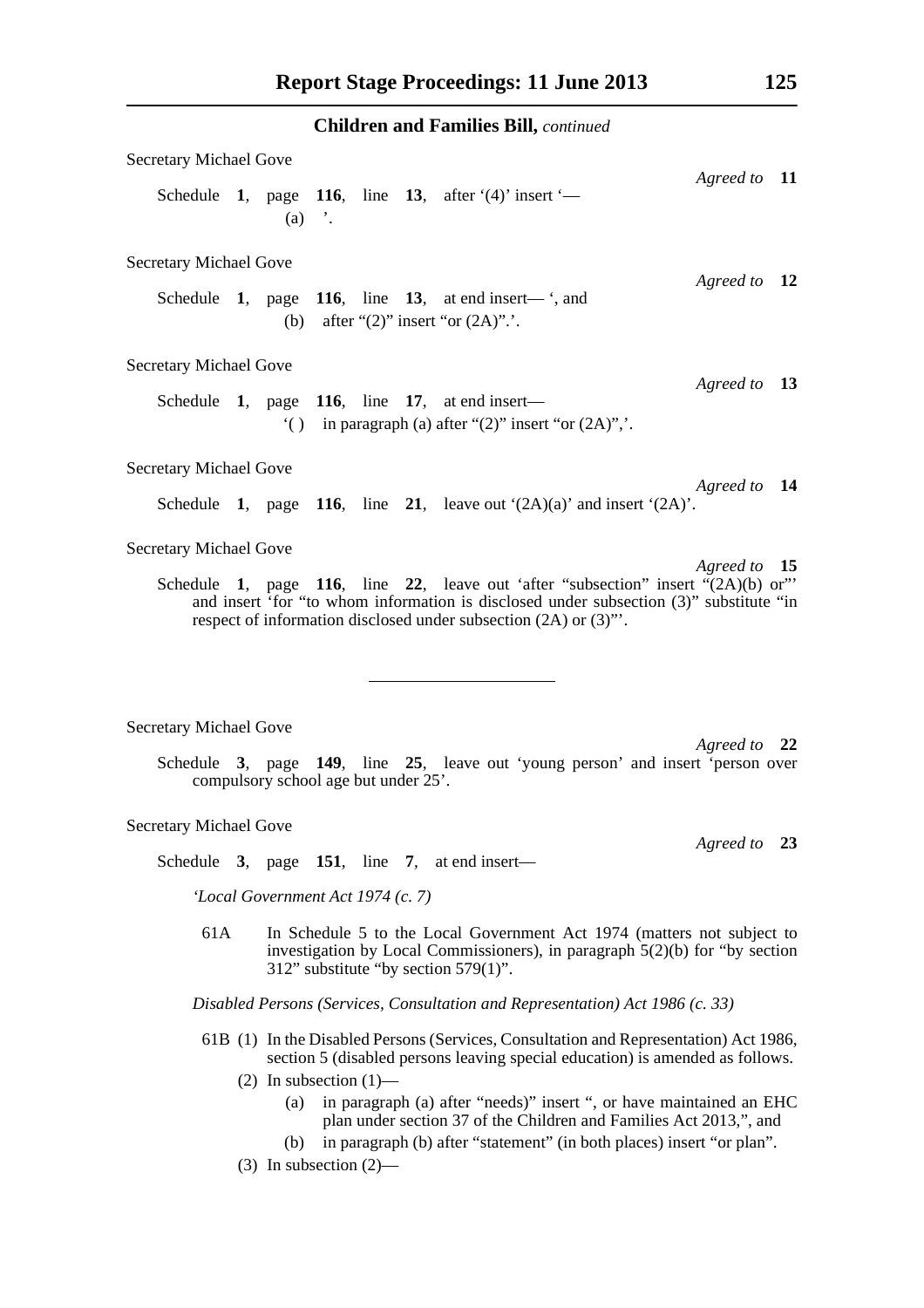- (a) in paragraph (a) after "statement" insert ", or secure the preparation of an EHC plan,",
- (b) in paragraph (b) after "statement" insert "or plan", and
- (c) after "making the statement" insert ", securing the preparation of the plan".
- (4) After subsection (8) insert—
	- "(8A) Regulations under section (*Transfer of EHC plans*) of the Children and Families Act 2013 (transfer of EHC plans) may make such provision as appears to the Secretary of State to be necessary or expedient in connection with subsections (1) to (7) of this section."
- (5) In subsection (9), in paragraph (a) of the definition of "the responsible authority", after "1996" insert "or (as the case may be) Part 3 of the Children and Families Act 2013".

*Value Added Tax Act 1994 (c. 23)*

- 61C (1) In Schedule 9 to the Value Added Tax Act 1994, in Part 2 (groups of goods and services the supply of which is exempt from VAT), group  $\vec{6}$  (education) is amended as follows.
	- $(2)$  In item  $5B$ 
		- (a) after paragraph (b) insert—
			- "(ba) aged 19 or over and for whom an EHC plan is maintained,", and
		- (b) in paragraph (d), after "paragraph" insert "(ba) or".
	- (3) in note (5B), after "item (5B)," insert ""EHC plan" and" and for "has the same meaning" substitute "have the same meanings".

*School Standards and Framework Act 1998 (c. 31)*

- 61D The School Standards and Framework Act 1998 is amended as follows.
- 61E (1) Section 98 (admission for nursery education or to nursery or special school: children with statements of special educational needs) is amended as follows.
	- (2) In subsection (7) after "for whom" insert "EHC plans are maintained under section 37 of the Children and Families Act 2013 or"
	- (3) In the title after "special education needs" insert "or EHC plans".
- 61F (1) Section 123 (nursery education: children with special educational needs) is amended as follows.
	- (2) In subsection (1), for the words from "(except" to the end substitute "to have regard to the provisions of the code of practice issued under section 66 of the Children and Families Act 2013 (in the case of education in England) or section 313(2) of the Education Act 1996 (in the case of education in Wales)."
	- (3) After subsection (1) insert—
		- "(1A) Subsection (1) does not apply in so far as the person in question is already under a duty to have regard to the provisions of the code of practice in question."
	- (4) In subsection (2)—
		- (a) for "That code of practice" substitute "The code of practice in question", and
		- (b) after "functions under" insert "Part 3 of the Children and Families Act 2013 or (as the case may be)".
	- $(5)$  In subsection  $(3)$ —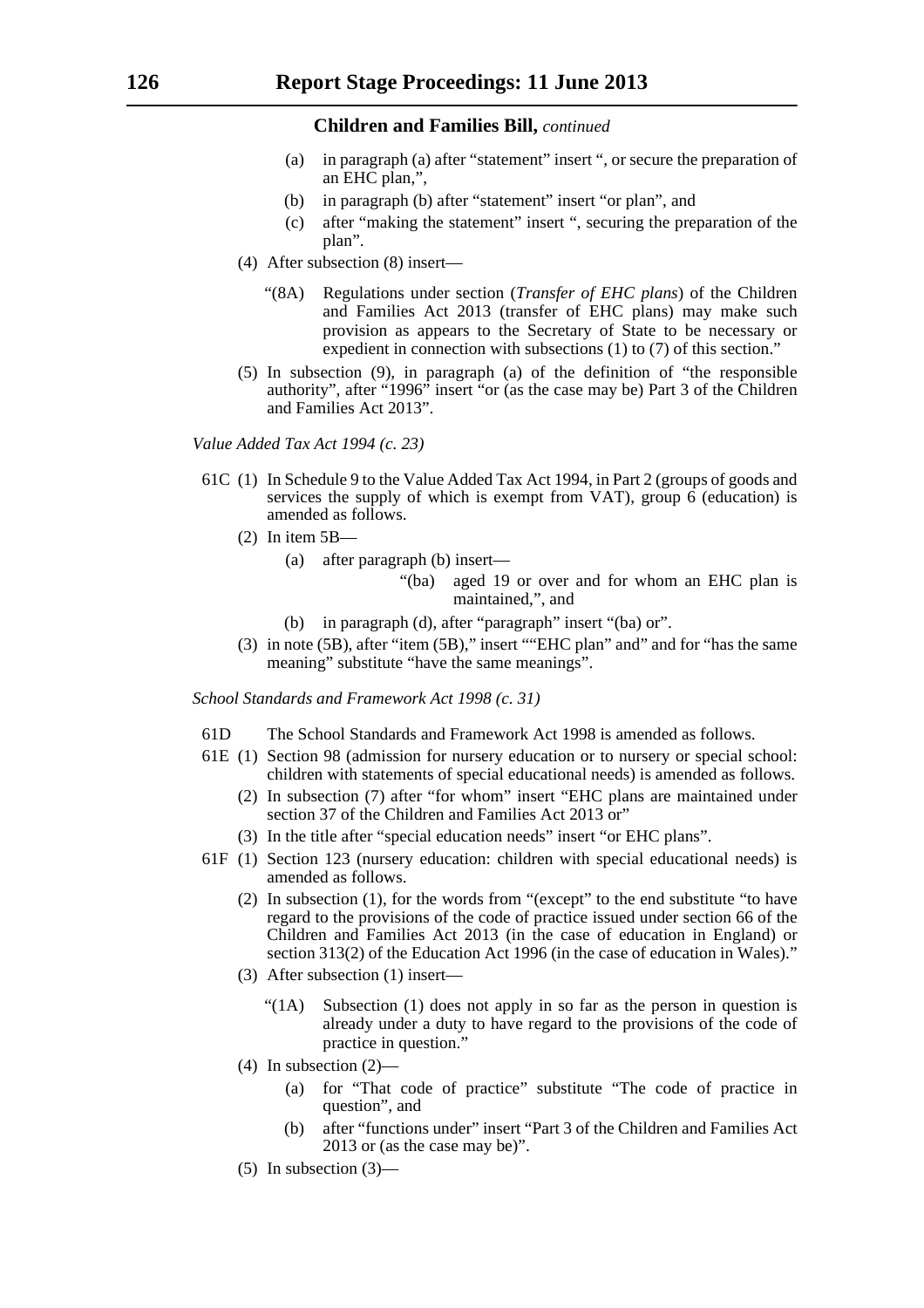- (a) for "that code of practice" substitute "the code of practice in question", and
- (b) after "functions under" insert "Part 3 of the Children and Families Act 2013 or (as the case may be)".
- (6) In subsection (3A)(b) after "no" insert "EHC plan or".
- 61G In Part A1 of Schedule 22 (disposals of land in case of foundation, voluntary and foundation special schools in England), in paragraph A23(9), in paragraph (d) of the definition of "children's services"—
	- (a) after "learning difficulty" insert "or disability", and
	- (b) omit "66,".

*Learning and Skills Act 2000 (c. 21)*

- 61H The Learning and Skills Act 2000 is amended as follows.
- 61I In section 35 (conditions imposed by Welsh Ministers on financial resources provided by them), in subsection (3)(f) omit "139A or".
- 61J In section 41 (discharge by the Welsh Ministers of certain functions in relation to persons with learning difficulties), in subsection (1)(b) omit "139A or".'.

Secretary Michael Gove

Schedule **3**, page **151**, line **8**, leave out 'In the Learning and Skills Act 2000'.

Secretary Michael Gove

*Agreed to* **25**

*Agreed to* **24**

| Schedule 3, page 151, line 10, leave out from beginning to end of line 12 and<br>$insert$ — |  |  |  |                                                                      |  |  |  |
|---------------------------------------------------------------------------------------------|--|--|--|----------------------------------------------------------------------|--|--|--|
|                                                                                             |  |  |  | In consequence of the repeate made by personals $61I_61I_8$ and $62$ |  |  |  |

- '63 In consequence of the repeals made by paragraphs 61I, 61J and 62—
	- (a) omit paragraph 76 of Schedule 1 to the Education and Skills Act 2008;
	- (b) section 80 of the Education and Skills Act 2008 is repealed.

*Education Act 2002 (c. 32)*

- 64 The Education Act 2002 is amended as follows.
- 65 In section 92 (pupils with statements of special educational needs: application of National Curriculum for England)—
	- (a) for the words from "a statement" to "special educational needs" substitute "an EHC plan maintained for the pupil",
	- (b) for "the statement" substitute "the plan", and
	- (c) in the heading for "statements of special educational needs" substitute "EHC plans".
- 66 (1) Section 94 (information concerning directions under section 93) is amended as follows.
	- (2) In subsection (3), for the words from "by virtue of" to the end substitute "and the responsible authority ought to be required to secure an EHC needs assessment for the pupil under section 36 of the Children and Families Act  $2013$  (or, if an EHC plan is maintained for the pupil, a re-assessment under section 44 of that Act)."
	- (3) In subsection (5), for the words from "consider" to the end substitute "make a determination in respect of the pupil under section 36(3) of the Children and Families Act 2013 (or, if an EHC plan is maintained for the pupil, under that section as it applies to re-assessments by virtue of regulations under section 44  $(7)$ )."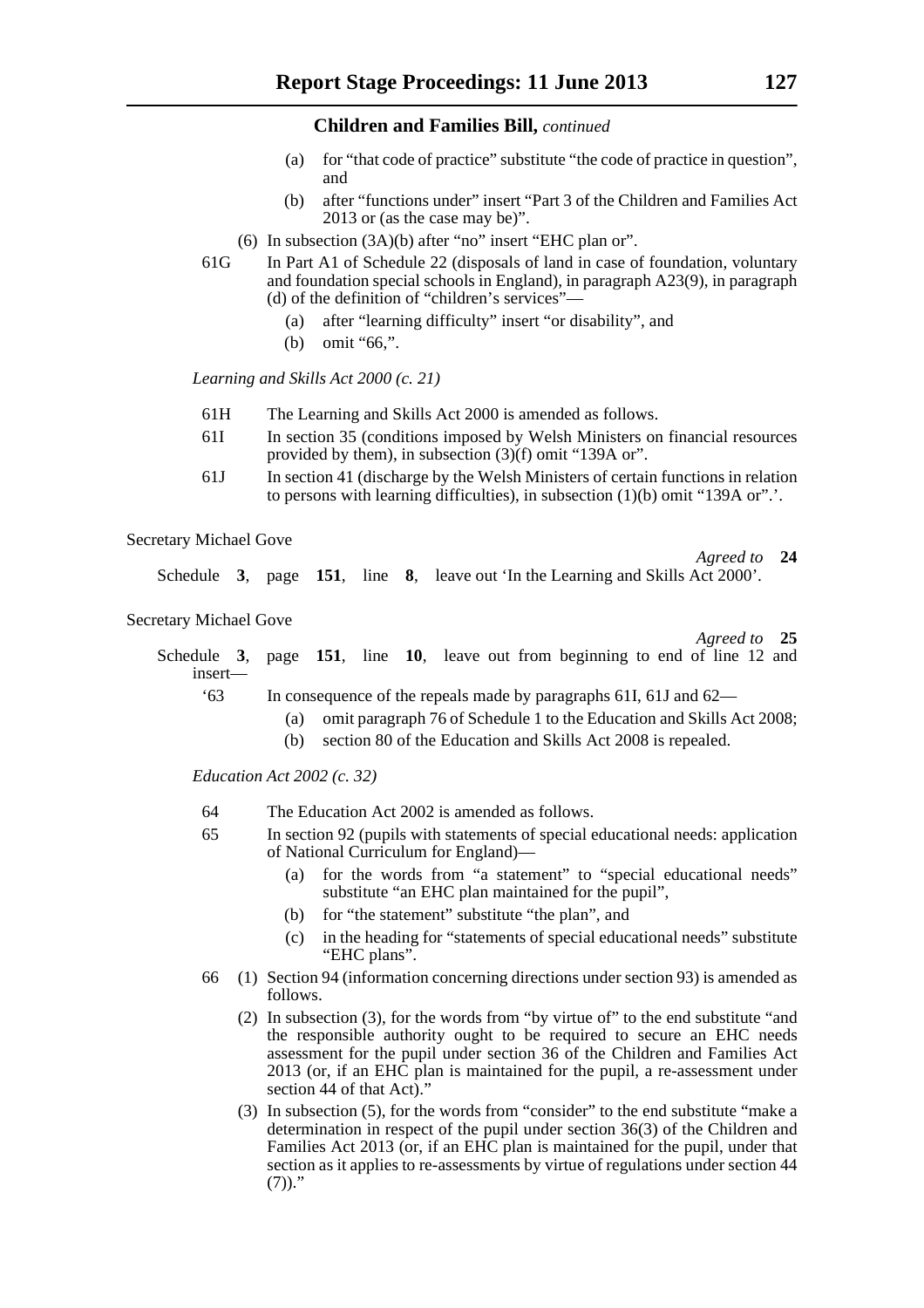(4) In subsection (6), for "Part 4 of the Education Act 1996" substitute "Part 3 of the Children and Families Act 2013 (see section 23 of that Act)".

*Nationality, Immigration and Asylum Act 2002 (c. 41)*

- 67 (1) Section 36 of the Nationality, Immigration and Asylum Act 2002 (education of children who are residents of accommodation centres) is amended as follows.
	- (2) In subsection (3)(b), after "named in" insert "an EHC plan maintained for the child under section 37 of the Children and Families Act 2013 or".
	- (3) In subsection (5), omit the "and" after paragraph (d) and after paragraph (e) insert—
		- "(f) sections 33 and 34 of the Children and Families Act 2013 (mainstream education for children with special educational needs), and
		- (g) sections 38 and 39 of that Act (EHC plan: request of parent for named school etc)."
	- (4) After subsection (5) insert—
		- "(5A) The powers of the First-tier Tribunal on determining an appeal under section  $50(2)(c)$  of the Children and Families Act  $20\overline{13}$  (appeals against certain aspects of content of EHC plan) are subject to subsection (2) above."
	- (5) In subsection (6), omit "the First-tier Tribunal or".
	- $(6)$  In subsection  $(7)$ 
		- (a) after "function under this Act" insert ", Part 3 of the Children and Families Act 2013", and
		- (b) in paragraph (a), after "special educational provision" insert "called for by his special educational needs or".
	- (7) In subsection (9), after paragraph (a) insert—
		- "(aa) section 36 of the Children and Families Act 2013 (assessment of education, health and care needs: England) shall have effect as if an accommodation centre were a school,".

*Children Act 2004 (c. 31)*

- 68 In section 10(9) of the Children Act 2004 (co-operation arrangements in respect of children may include arrangements in respect of certain young people), in paragraph (c)—
	- (a) after "but under the age of 25" insert "—
		- (i) for whom an EHC plan is maintained, or
		- $(ii)$  ", and
	- (b) after "learning difficulty" insert "or disability".

*Education and Inspections Act 2006 (c. 40)*

69 In section 16 of the Education and Inspections Act 2006 (consultation before publishing proposals for discontinuance of maintained schools), in subsection  $(1)(c)$ , after "maintain" insert "an EHC plan or".

*Education and Skills Act 2008 (c. 25)*

- 70 The Education and Skills Act 2008 is amended as follows.
- 71 In section 4 (meaning of appropriate full-time education or training)—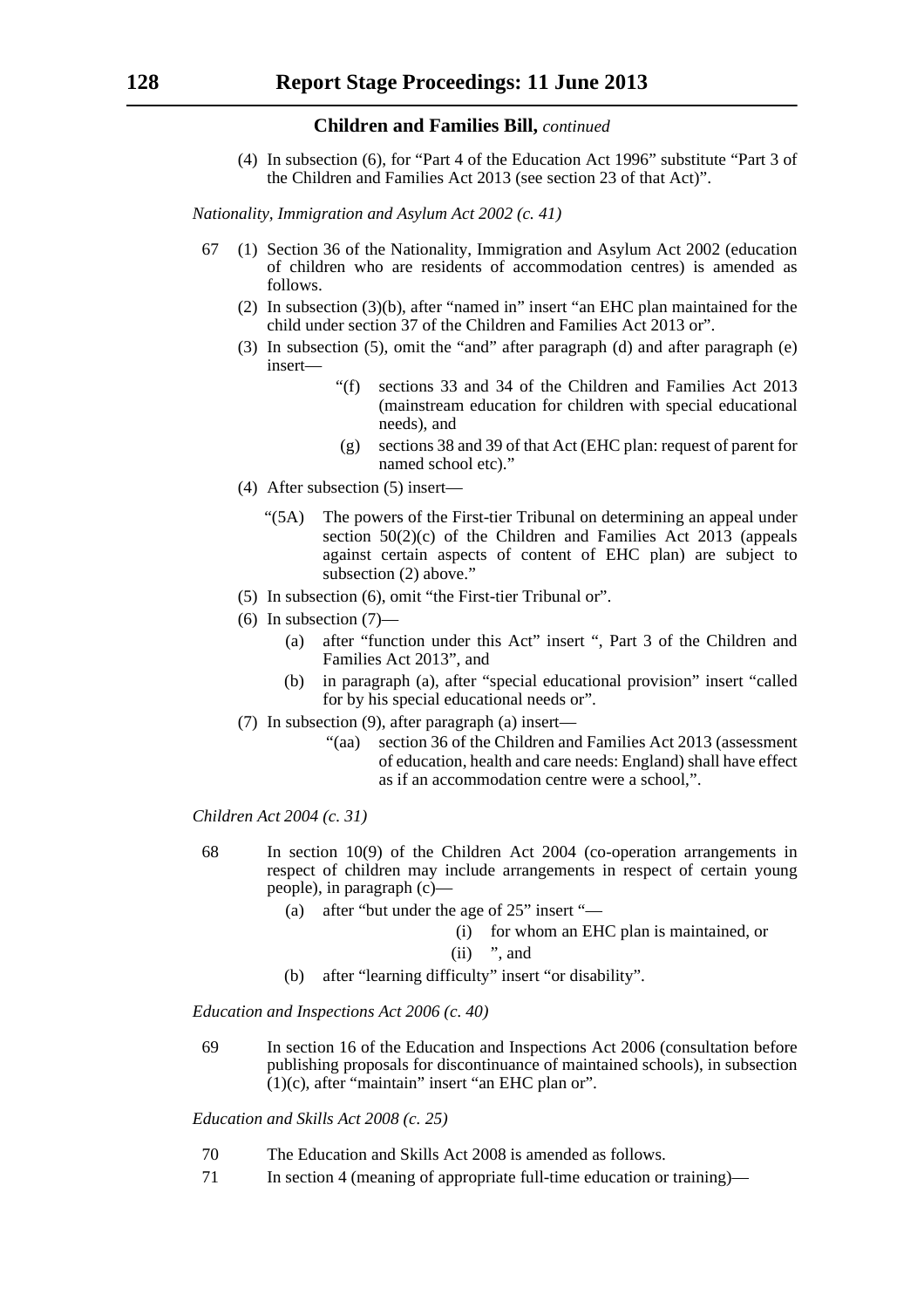- (a) in subsection (1)(b), for "learning difficulty" substitute "special educational needs", and
- (b) omit subsection (3).
- 72 In section 17 (sharing and use of information held for purposes of support services or functions under Part 1), in subsection (8)(b)-
	- (a) for "a learning difficulty" substitute "special educational needs", and
	- (b) omit the words from "and subsections (6) and (7)" to the end.
- 73 In section 47 (attendance notice: description of education or training)—
	- (a) in subsection  $(5)(b)(ii)$ , for "learning difficulty" substitute "special educational needs", and
	- (b) omit subsection (6).
- 74 In section 78(1) (Part 2: supplementary), in the definition of "relevant young adult"—
	- (a) for "a learning difficulty" substitute "special educational needs (within the meaning given by section  $579(1)$  of the Education Act 1996)", and
	- (b) omit the words from "and subsections (6) and (7)" to the end.
- 75 In section 132 (providers of independent education or training for 16 to 18 year olds)—
	- (a) in subsection  $(4)(a)$ , for the words from "a statement" to "needs)" substitute "an EHC plan is maintained",
	- (b) in subsection (4)(b), for "a statement was so" substitute "an EHC plan was".
	- (c) in subsection  $(4)(b)(i)$ , after "school" insert "or (if later) the person ceased to be a student at his or her last post-16 institution",
	- (d) in subsection (4)(b)(ii), after "institution" insert "in England mentioned in subsection (2)", and
	- (e) in subsection (6), after the definition of "an academic year" insert— ""post-16 institution" has the meaning given by section 72(2) of the Children and Families Act 2013;".

*Apprenticeships, Skills, Children and Learning Act 2009 (c. 22)*

- 76 The Apprenticeships, Skills, Children and Learning Act 2009 is amended as follows.
- 77 In section 83 (power to secure provision of apprenticeship training)—
	- (a) in subsection  $(1)(b)$ , for "are subject to learning difficulty assessment" substitute "for whom an EHC plan is maintained",
	- (b) in subsection (2)(b), for "learning difficulties" substitute "special educational needs", and
	- (c) omit subsection (4).
- 78 In section 86 (education and training for persons aged 19 or over etc), in subsection (1)(a), for "who are subject to learning difficulty assessment" substitute "for whom an EHC plan is maintained".
- 79 In section 87 (learning aims for persons aged 19 or over: provision of facilities), in subsection  $(3)(a)$ , for "who are subject to learning difficulty assessment" substitute "for whom an EHC plan is maintained".
- 80 In section 101 (financial resources: conditions), in subsection  $(5)(f)$ 
	- (a) after "specified in" insert "an EHC plan or", and
	- (b) omit "139A or".
- 81 In section 115 (persons with learning difficulties)—